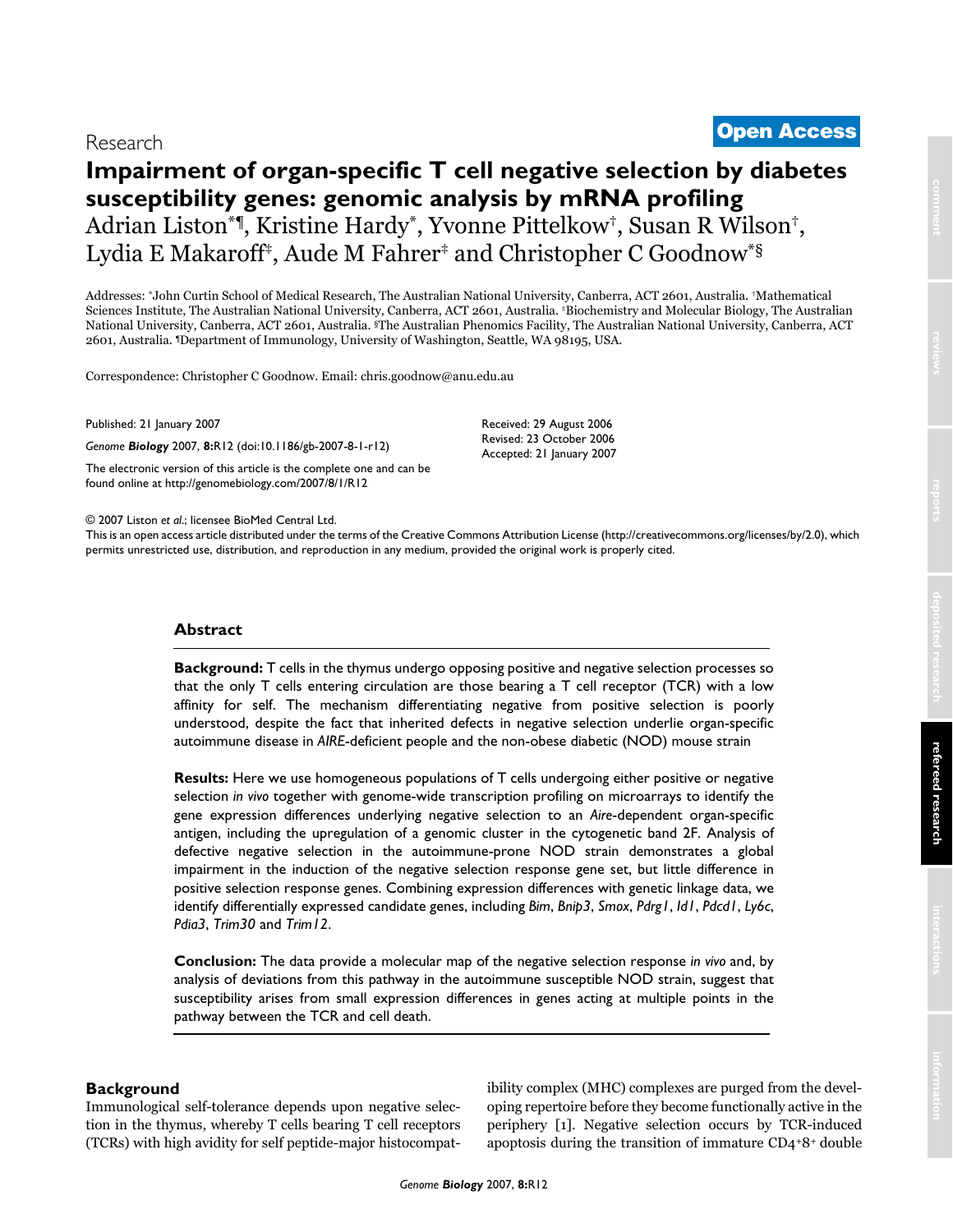positive (DP) cells into mature CD4+ or CD8+ single positive (SP) cells. Nevertheless, a measure of TCR signaling is required for thymocytes to mature from DP into SP cells, an opposite process requiring a weak avidity for self peptide-MHC in order to initiate the changes of cell survival and maturation referred to as positive selection. It is thought that these two opposite processes, of cell survival or death, initiated by binding of the same receptor to its ligand, are controlled by quantitative differences in TCR affinity for self peptide-MHC that are translated into qualitatively opposite cellular responses. However, the molecular basis by which the two processes are differentially controlled and how the cellular responses initiated are achieved are unclear [2].

Recent studies have found that inherited defects in negative selection underlie autoimmune disease. In the human disorder autoimmune polyendocrinopathy syndrome type 1, defects in the *AIRE* gene reduce transcription of organ-specific genes in the thymus so that organ-reactive T cells are not negatively selected [3-5]. The non-obese diabetic (NOD) mouse strain is an intensely studied model for human autoimmune diabetes, as well as being susceptible to other autoimmune disorders [6], and displays a striking cellular deficiency in MHC class II- [7,8] and class I-restricted negative selection [9], compared to non-autoimmune-prone strains. Elucidating the molecular basis for defective negative selection in NOD mice may shed light on the process of differentiating negative from positive selection and the pathogenesis of human autoimmunity.

The NOD thymic deletion defect is T cell autonomous [7,8] and represents a quantitative (approximately ten-fold) decrease in negative selection efficiency to membrane-bound or soluble proteins, regardless of low or high thymic expression controlled by organ-specific or systemic promoters [10]. Genetic linkage studies between the C57BL10.*H2*k (B10k) and NOD strains identified four NOD-derived recessive loci that contribute to defective negative selection *in vivo*, by tracing CD4 T cell deletion triggered in the thymus of transgenic mice by expression of an *Aire*-dependent antigen (insHEL) that mirrors the expression of the insulin gene itself [10]. As would be expected, the four defective deletion loci correspond to four NOD loci known to contribute to diabetes susceptibility, linked to the markers *D7mit101*, *D15mit229*, *D2mit490/ Idd13* and *D1mit181/Idd5*. Parallel analyses *in vitro*, in a thymic organ culture system with exogenously added antigen, found NOD loci that acted dominantly to interfere with apoptosis linked to two recessive diabetes susceptibility loci, *Idd5* and *Idd3* [11].

Gene expression profiling on microarrays provides an opportunity to visualize the molecular differentiation of negative from positive selection and defects in negative selection at a global level. Several key questions can, in principle, be addressed. First, does negative selection involve induction or repression of a unique set of genes, or simply quantitatively

exaggerated changes in the same set of genes as positive selection? Does the negative selection defect in NOD mice interfere with all or only a small number of negative selection genes, or does it cause a new profile of counter-regulatory genes to be triggered, and does it equally affect positive selection gene responses? Several studies have begun to explore this approach, although they have been limited by complications, such as premature negative selection at the double negative (DN) to DP transition, pooling of developmental subsets, TCR heterogeneity, and the peripheral cytokine storm that is produced after cognate antigen injection [12-15].

Here we extend a preliminary published analysis [10] using an approach that provides a unique opportunity to visualize the global expression changes under physiological *in vivo* conditions of negative and positive selection. The model employs TCR transgenic mice to trace selection of T cells with a homogeneous TCR recognizing a well-characterized high affinity peptide-MHC agonist, hen egg lysozyme (HEL) 46- 61/I-Ak. This TCR is expressed at low levels on DP cells, and promotes positive selection into TCRhi CD4+ SP cells following the physiological pathway and induction of markers such as CD69 and CCR7 [10]. When the TCR transgenic is crossed to insHEL transgenic mice on the non-autoimmune B10k strain background, the insulin-promoter activates *Aire*dependent transcription to produce low levels of HEL antigen in thymic medullary epithelial cells, triggering negative selection at the physiological stage during the transition from cortical DP cells to medullary SP cells. Unlike thymocyte apoptosis initiated through the intravenous injection of antigen or anti-TCR antibodies, deletion of HEL-reactive thymocytes by endogenous presentation of HEL activates a physiological apoptotic process that is T cell intrinsic, with efficient deletion of HEL-reactive thymocytes at various dilutions of precursor frequency and no apoptosis of neighboring non-HEL-specific thymocytes (data not shown). This system of negative selection also has the advantage of faithfully replicating the expression pattern of a key autoantigen in human disease, insulin. By comparing global gene expression in homogeneous subsets of sorted cells from these mice, either pre-selection or undergoing positive or negative selection, we present here a detailed analysis of the gene expression differences distinguishing negative from positive selection in a non-autoimmune prone strain, and analyze the underlying defect in negative selection in the autoimmune NOD strain.

# **Results and discussion**

# **Global gene expression changes differentiating positive and negative thymocyte selection in the B10k strain**

To characterize the gene expression changes occurring during positive and negative selection in a non-autoimmune strain, gene expression profiles were measured in three relatively homogeneous thymocyte populations from the  $B10<sup>k</sup>$  strain [10]. Pre-selection thymocytes ('PreS') that had not yet received positive or negative selection signals were identified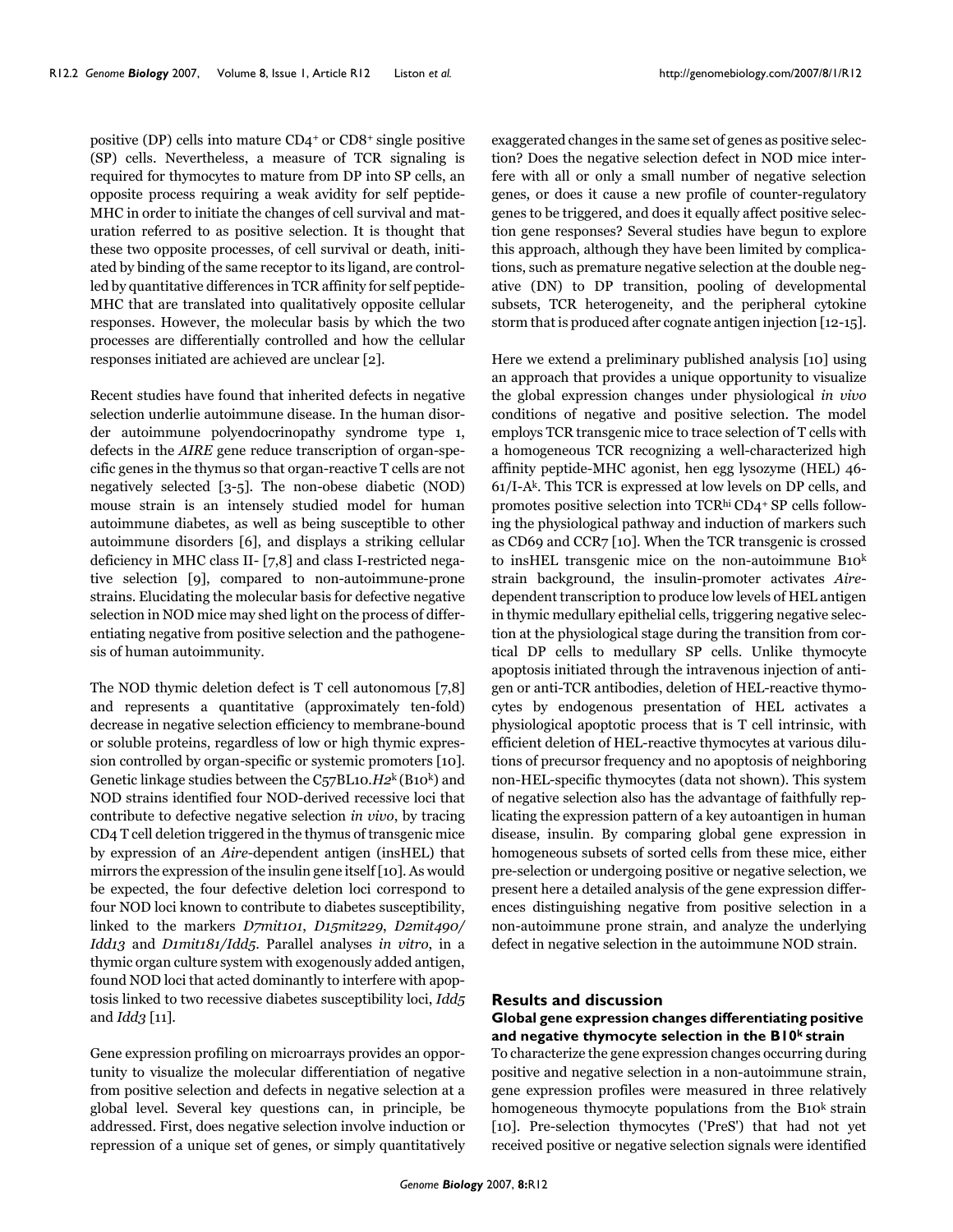as CD4+8+ DP cells that are negative for CD69 and 1G12 TCR clonotype and sorted from TCR transgenic and TCR insHEL double transgenic mice. Early single positive cells that were beginning to undergo positive selection (S+) were sorted from TCR transgenic mice as CD4+CD8lowCD69+1G12+ cells. Early single positive cells with an identical cell surface phenotype but beginning to undergo negative selection (S-) were sorted from TCR insHEL double transgenic animals. Three independent pools of mRNA from sorted cells were analyzed by labeling and hybridization to Affymetrix 430A microarrays and normalized using MAS 5.0. MAS 5.0 was used as the normalization method in preference to more precise projectbased model fitting systems, such as RMA, GCRMA and PLM, due to advantages in simple reduction of the false discovery rate. Use of the MAS 5.0 normalization method produces 'present' and 'absent' calls and, when used as a filtering device, this has been demonstrated to reduce the false discovery rate with little true cost to the true positive rate [16]. Furthermore, by taking the mismatch probe into consideration, MAS 5.0 reduces the level of false positives based on crosshybridization [16]. It should be noted that all normalization methods involve a trade-off of accuracy or precision at various levels and, while MAS 5.0 performs strongly for background correction and medium and high intensity signals [17], it is less accurate than some alternatives for probesets in the low intensity range [18,19]. The complete dataset, with raw values and statistical analysis is given in Additional data file 1 and has been deposited in the NCBI Gene Expression Omnibus (GEO) [20] accessible through GEO Series accession number [GSE3997.](http://www.ncbi.nih.gov/entrez/query.fcgi?db=Nucleotide&cmd=search&term=GSE3997)

We first performed a global analysis of the differences in gene expression between negative and positive selection and preselection by measuring the Euclidian distance between conditions (Figure 1). Measuring Euclidian distance involves treating each condition as a single point in n-dimensional space, where each dimension is the expression of a single probeset. The distance between two conditions can then be calculated as the straight line ('ordinary') distance between the two points (conditions), so that, for example, a low value between two conditions indicates that they have similar values for gene expression, while a high value between two conditions indicates that they have different values for gene expression [21]. The advantage of Euclidian distance is that it is an approximation of the closeness of global gene expression profiles under different conditions, independent of classification of gene changes as significant or non-significant by including the number of genes that are unchanged, and the degree of change in differentially expressed genes (thus allowing subtle changes in large numbers of genes, which would not necessarily be detected if a statistical threshold was required, to impact global distance). Using Euclidean distance as the measure of global 'closeness', the largest difference was between pre-selection thymocytes and selecting thymocytes (both positive and negative selection). Negative selection was closer to the pre-selection condition than positive selection.



# Global gene expression differences induced upon positive or negative selection on the B10k and NODk **Figure 1** genetic backgrounds

Global gene expression differences induced upon positive or negative selection on the B10k and NODk genetic backgrounds. The global difference in gene expression between conditions was calculated as a Euclidean distance, taking into account the number of genes with differential expression, and the scale of differential expression, for each replicate chip. Euclidean distances are represented as the distance between conditions for both the B10<sup>k</sup> and NOD<sup>k</sup> genetic backgrounds, with the average positions of groups located at the apexes of the triangles. Dotted lines correspond to the Euclidean distance between B10k and NOD<sup>k</sup> genetic backgrounds, for the same population.

Individual gene expression changes were then analyzed in an independent method of assessment, by assigning probesets into categories based on statistical significance of gene expression pattern in the 3 replicates, allowing categorization into 12 possible patterns. Assignment to the 12 patterns was based only on the direction of significant gene expression change rather than degree of change (Figure [2\)](#page-3-0). Global expression 'closeness' could then be estimated by comparing the number of probesets that fit each category.

This measure of global expression 'closeness' between conditions gave a result consistent with the Euclidean analysis, where the pattern categories with the largest number of probesets were those (patterns A and G in Figure [2\)](#page-3-0) displaying an expression difference between pre-selection and selection (both positive and negative selection) but no difference between positive and negative selection. These are likely to represent genes that are developmentally regulated as part of the differentiation of immature DP cells into more mature early SP cells. Some may be induced or repressed by TCR signaling mechanisms that are unable to distinguish between TCR engagement by weak positively selecting agonists and the strong negatively selecting agonist. Pattern A comprised 531 probesets that were induced during maturation/selection, and pattern G comprised 692 probesets that were repressed. The induced genes included well established markers and mediators of maturity, *Tcr*, *Ccr7*, *S1P1* and *IL7R*, and genes that are known to be targets of positive and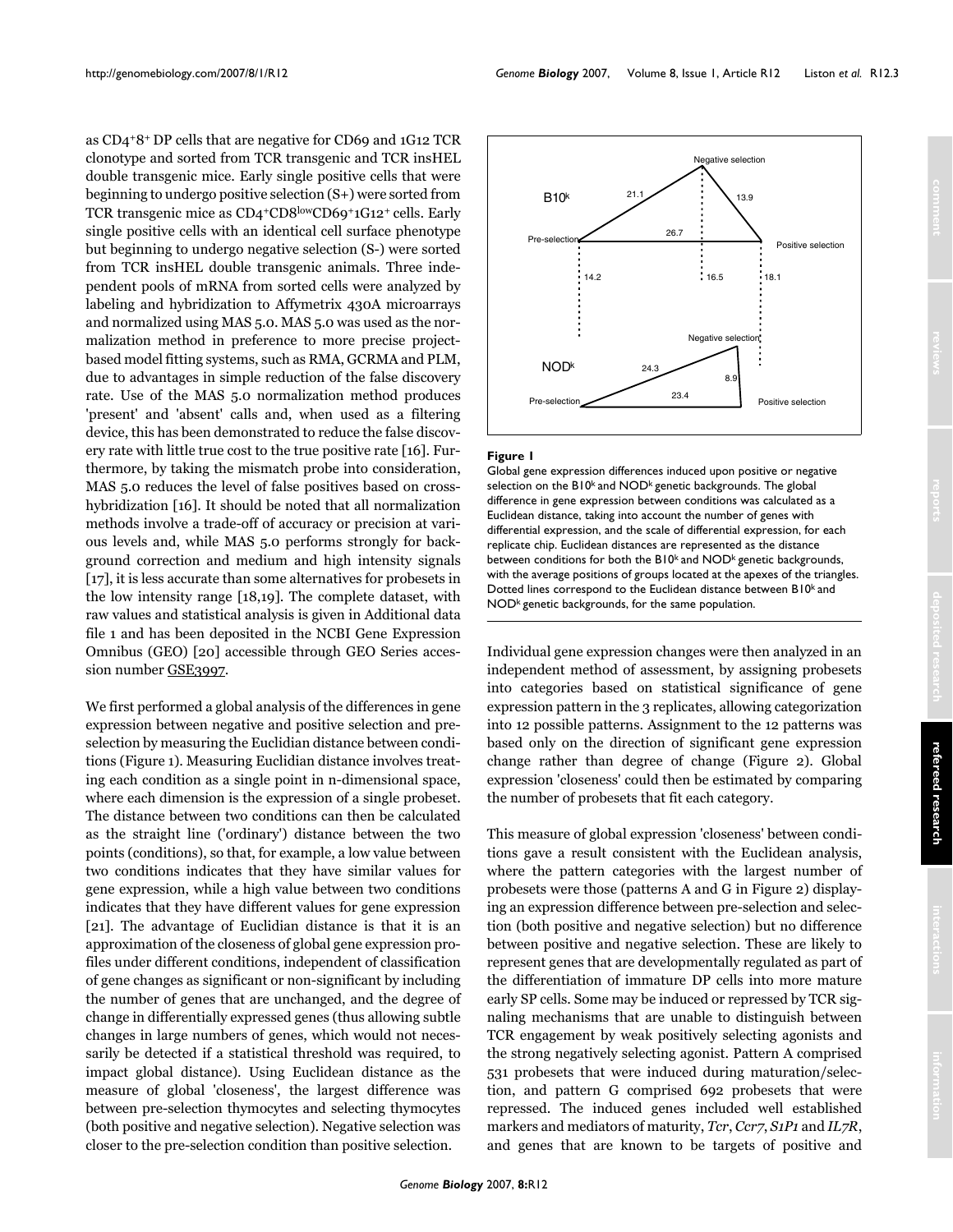<span id="page-3-0"></span>

#### Patterns of gene expression changes induced by positive and negative selection in the B10k and NODk **Figure 2** strains

Patterns of gene expression changes induced by positive and negative selection in the B10k and NODk strains. Analysis of Affymetrix GeneChip data segregated those probesets that were significantly changed upon positive and/or negative selection (*p* < 0.005) into patterns A to F based on logical sets of significant contrasts (*p* < 0.05), where patterns are defined by the relative expression during pre-selection (PreS, left), positive selection (S+, middle) and negative selection (S-, right). The number of probesets falling into each pattern in B10k and NODk mice is listed on the expression pattern. Assignment of probesets to patterns was based only on direction of change, thus the graphical depictions do not represent the degree of change.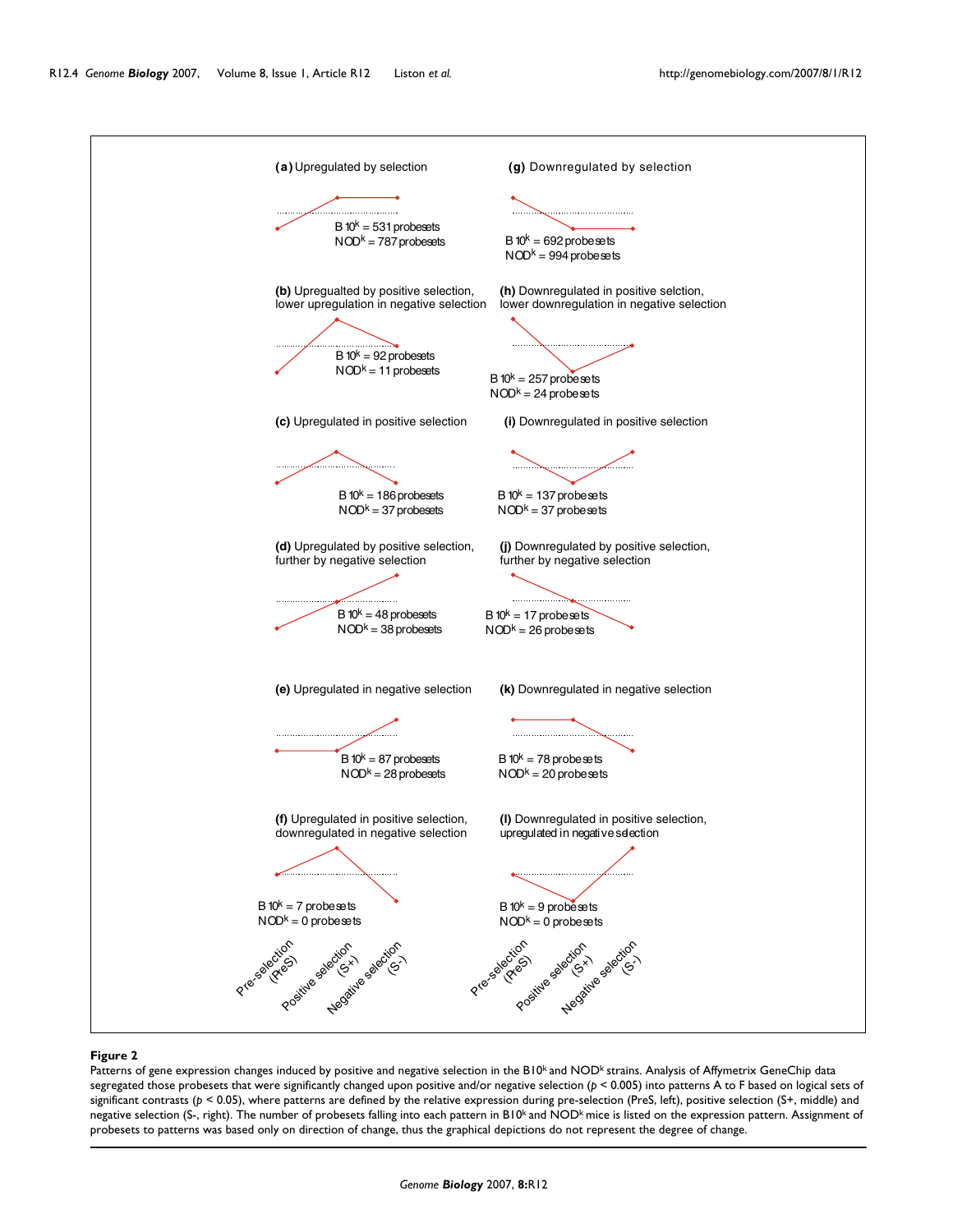negative selection TCR signals, such as the calcineurinresponse genes *Ian1*, *Egr2* and *CD52* and ERK-response genes *Nab2* and *Zfp36l1*. The repressed genes included *Rag1*,  $preT\alpha\beta$ , *CD8* $\alpha$  and *CD8* $\beta$ , known to be involved in thymocyte maturation changes, and cell cycle genes *Cdc7*, *Cdk2*, *Cdk2ap1*, and *Cdk4*, which are consistent with the exit from cell cycle that accompanies maturation of early DP cells, which are cycling, into later DP and SP cells, which are noncycling. The identification of these expected expression changes acts as an internal validation of the dataset.

As well as these previously identified markers of positive and negative selection, several important T cell regulatory genes were also found here to be upregulated in selection: those encoding nucleic acid binding proteins, such as *Bcl3* [22], *Dicer1*[23], *Fosb* [24], *Hivep1* [14], *Irf1* [25], *Irf4* [14], *Irf7* [26], *JunB* [27], *Klf2* [28], *Nfat5* [29], *Rora* [30], *Stat1* [\[13](#page-20-0)], and *Stat6* [31]; signaling-associated genes *Ccnd2* [14], *Evl* [32], *Hspa5* [33], *Ly9* [34], *Mcl1* [35], *Ndfip1* [33], *Psen2* [36], *Rassf5* [37], *Upf2* [38] and *Zfpn1a* [39]; and those encoding receptors, such as *Crry* [40], *Gpr83* [41], *2-K1* [42], *Ms4a6b* [\[43](#page-21-0)], *Sema4a* [[43\]](#page-21-0), *Slamf1* [\[43](#page-21-0)], *Tlr1* [44], *Tnfsf11* [45], and *Tslpr* [46].

Previously unassociated genes identified as part of this analysis are, therefore, excellent candidates for novel maturation markers, and include those encoding nucleic acid binding proteins, such as *1810007M14Rik*, *AA408868*, *Aptx*, *Arts1*, *D11Lgp2e*, *D1Ertd161e*, *Ddef1*, *Ddx19b (2810457M08Rik)*, *Dedd2*, *Dnmt3a*, *Elk3*, *Hnrpa1*, *Hrb*, *Ifih1*, *Isgf3g*, *Mxd4*, *Nab1*, *Rab8b*, *Rbms2*, *Rnaset2*, *Rpl12*, *Rpo1-1*, *Skil (9130011J04Rik)*, *Sp100*, *Tcf3*, *Tef*, *Trim21*, *Trim30*, *Wasl*, *Zbp1*, *Zcchc7*, *Zfp260*, *Zfp313*, and *Zfp445 (AW610627);* signaling-associated genes *Bin1*, *Dlgh1*, *Myd88*, *Nedd9*, *Pacsin1*, *Pscdbp*, *Sdc3*, *Shkbp1*, *Sytl2*, *Traf1*, *Vps28*, *Xpo6*; and those encoding receptors, such as *1810011E08Rik*, *Brd8*, *Cd9*, *Folr4*, *Ptger2*, *Ptgir*, *Sorl1*, and *Tlr2*. The complete set of genes identified in this category is listed in Additional data file 2.

The next largest pattern categories comprised probesets that were unique to positive selection, consistent with this condition being the most differentiated based on the Euclidean analysis. These categories (Figure [2\)](#page-3-0) included genes that were induced (patterns B and C) or repressed (patterns H and I) during positive selection, but were either not altered at all during negative selection (C and I) or underwent a change of lesser magnitude but in the same direction (B and H). Genes in these categories are candidates for translating TCR engagement by weak agonists into survival and maturation rather than negative selection. However, this category will also include genes that are developmentally regulated at later stages of SP cell maturation, after CD69 induction and increased TCR surface expression, since negative selection will remove SP cells before reaching this stage. Patterns B and C comprised 278 probesets that were preferentially induced

during positive selection, including the well established functional genes *CD3*ζ and the calcineurin-response gene *Itgb7*. Patterns H and I comprised 394 probesets that were preferentially repressed during positive selection, including developmental markers *Cxcr4*, *CD8*α, *CD24a*, *CD25*, and cell cycle genes *Cdc2*, *Cdc6*, *Cdc20*, *Cdc25b*, *Cdka2c* and *Myb*.

As well as these previously identified markers of positive selection, a number of important T cell regulatory genes were also found here to be upregulated in positive selection: those encoding nucleic acid binding proteins, such as *Dbp* [33],*Foxo1* [47] and *Zfp67* [48]; the signaling-associated gene *Stam2* [49]; and those encoding receptors, such as *Il6ra* [50] and *Itgb2* [51].

Previously unassociated genes identified as part of this analysis are, therefore, excellent candidates for novel markers of positive selection, and include those encoding nucleic acid binding proteins, such as *Bhc80*, *Ddb2*, *Ezh1*, *Gata1*, *Pcbp4*, *Rbms1*, *Smarca2*, and *Trim26*, *Ddit3*, *Foxp1*, *Oas2*, *Tgif2*, and *Zfp467*; signaling-associated genes *Arrb1*, *Bcap31*, *Emid1*, *L1cam*, *Numb*, *Pea15*, *Rabip4*, *Rcbtb1*, *Rsn*, *Selpl*, and *Sh3gl1*; and those encoding receptors, such as *AA691260*, *D7Ertd458e*, *Frag1*, *Gpr97 Grina*, *Il6st*, *Paqr7*, *Robo3* and *Sh2d3c*. The complete list (Additional data file 2) dramatically expands the set of candidate mediators and markers for understanding positive selection and SP cell maturation.

A smaller transcriptome of 246 probesets comprised genes that were preferentially or selectively induced or repressed during negative selection (patterns D, E, F, J, K, L in Figure [2](#page-3-0)), consistent with negative selection being closer to preselection in the global analysis. Genes in these categories are candidate mediators or markers of negative selection and thymocyte apoptosis. Pattern categories E and K were selectively induced or repressed during negative selection, showing no change in expression between pre-selection cells and positive selection. Pattern E comprised 87 probesets, including the TCR-induced pro-apoptotic gene *Bim* (*Bcl2l11*), which has previously been shown to be induced selectively during negative selection in this system and is an essential mediator of negative selection, and activation markers such as *Ccr6*.

Genes in patterns D and J were induced or repressed more strongly in negative than positive selection. Probesets in these categories are likely to include genes that report the quantitative differences in TCR signaling thought to differentiate strong TCR engagement by negative selecting agonists from weak engagement by positively selecting agonists. Pattern D comprised 48 probesets, including the gene encoding the thymocyte apoptosis-inducing transcription factor, *Nur77*, markers of activated T cells or regulatory T cells, *Gitrd*, *Ox40* and *41bb*, and the ERK-response gene *Fos*. Category F and L comprised a small number of probesets that exhibited a change in expression during negative selection that was in the opposite direction to that induced during positive selection.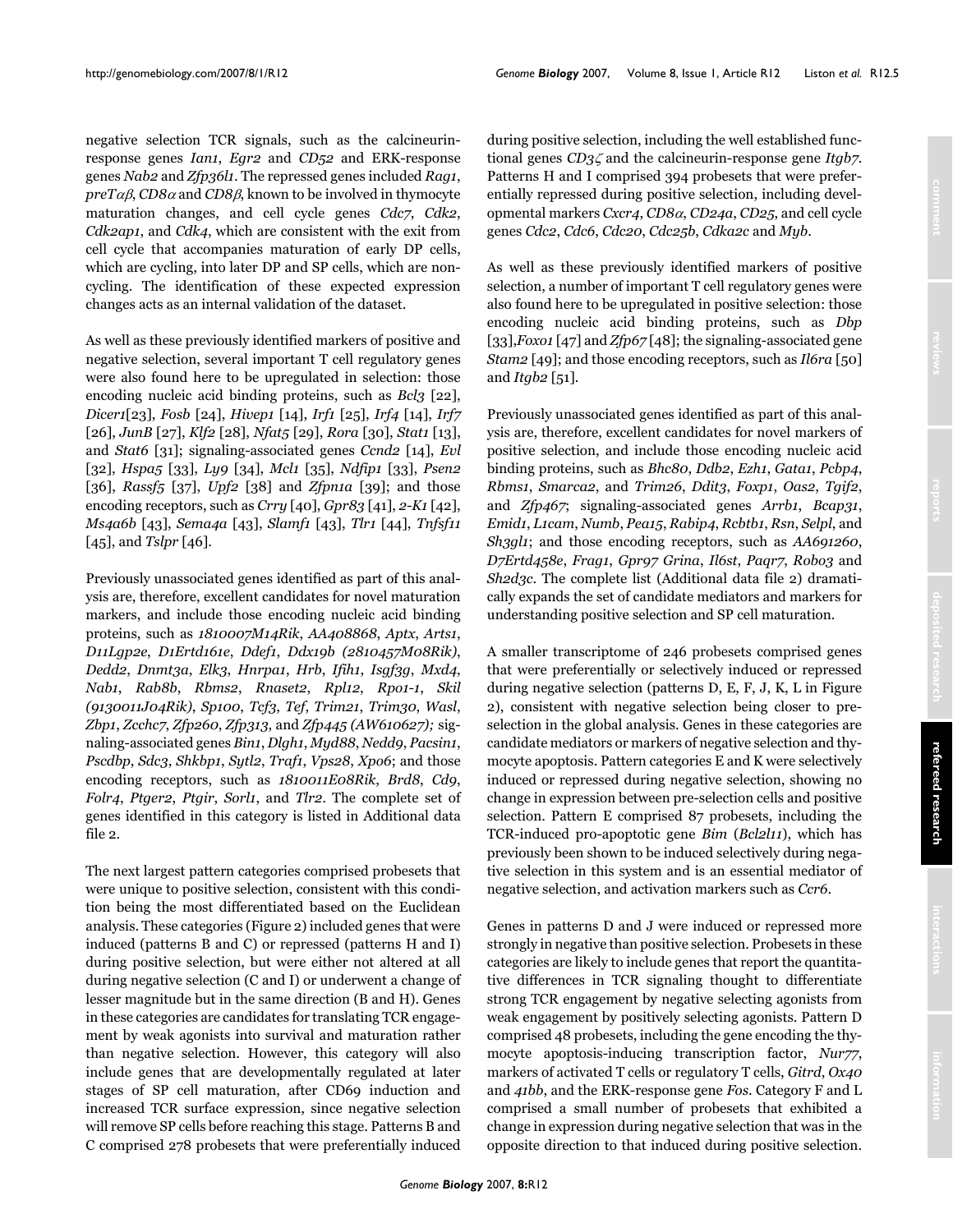Pattern L includes genes such as *CD25*, *CD24a* and *Annexin A4*.

Overall, the negative selection transcriptome is quite small: 144 induced probesets, and 102 repressed probesets. By contrast, positive selection of early DP thymocytes into early SP thymocytes induced 809 probesets and repressed 1,086 probesets - a transcriptional program that is eight-fold larger. A complete list of the positive and negative selection transcriptomes, all the genes falling into patterns A to L, in the B10k strain is given in Additional data file 2.

# **Genomic localization of gene expression changes induced by selection on the B10k background**

Recent studies have found that sets of genes induced by similar stimuli can co-localize in genomic clusters [52]. To determine if positive or negative selection likewise work by the activation or suppression of broad clusters of genes we queried the data to identify cytogenetic bands with a significantly increased proportion of induced or repressed genes, normalized to their gene density.

Focusing first on genes associated with positive selection, there is evidence for a small degree of gene expression change by cytogenetic band. Six cytogenetic bands were broadly suppressed upon positive selection, and no cytogenetic bands were broadly activated. Of the six altered cytogenetic bands, three meet stringent false discovery rates, 12F, 3B and 2F (Table 1).

The gene expression changes induced upon negative selection, by contrast, are highly localized. While the global difference (Euclidian distance) between positive selection and negative selection is only half that of positive selection to preselection (Figure 1), a greater number of cytogenetic bands show enrichment of gene expression differences. That is, while fewer genes were changed, and with a lesser magnitude, in positive selection when compared to negative selection than in positive selection compared to pre-selection, the genes that were differentially expressed were highly co-localized to certain genomic regions. One region was broadly activated in response to negative selection, 2F, while seven regions were broadly suppressed upon negative selection, of which two meet stringent false discovery rates, 11E and 6B (Table 1). Region 2F is also of interest because it is a region that contains a cluster of genes that decreased in expression during positive selection (Figure 3a), and a cluster of genes that increased in expression during negative selection (Figure 3b). The induced and repressed clusters are, however, largely distinct, with little correlation (Figure 3d). Of significance, the key pro-apoptotic gene *Bim* is encoded within 2F. *Bim* is controlled at least partially by chromatin structure, as histone deacetylase inhibition allows the spontaneous induction of *Bim* followed by apoptosis [53]. Of the 2F probesets changed by negative selection in the B10<sup>k</sup> strain, the highest level of upregulation is observed in *Dut*, *Cops2*, *Dusp2*, *Bub1*, *Bim*,

*Mertk*, *Smox*, *6330527O06Rik*, *LOC545465* and *2610101J03Rik*. Similarly, the 2F probesets with the greatest defects in upregulation in the NODk strain are *Cops2*, *Galk2*, *Bub1*, *Bim*, *1600015H20Rik*, *IL1a*, *Smox*, *Bmp2*, *Hao1*, *6330527O06Rik* and *2610101J03Rik*. These data generate the hypothesis that the cytogenetic band 2F contains a concentration of apoptotic initiators for negative selection that may be coregulated by chromatin structure.

# **Global gene expression changes induced upon positive and negative thymocyte selection in the NODk strain**

In parallel with the above analyses of negative and positive selection in  $B10<sup>k</sup>$  mice, the same cell subset markers, sorting methods, and mRNA labeling and hybridization to microarrays were applied to pre-selection (PreS), early positive selection (S+) and early negative selection (S-) thymocytes from TCR and TCR insHEL animals on the NOD.*H2*k strain background. This allowed developmentally matched, homogeneous populations of T cells to be traced during positive and negative selection using the same TCR and self peptide-MHC ligands, but carrying all the NOD genomic differences from B10 with the exception of the congenically matched *H2*k haplotype.

The global gene expression differences between pre-selection DP cells and early SP cells undergoing positive or negative selection were first used to compare these states by Euclidian distance (Figure 1). The difference between pre-selection and positive selection thymocytes was similar on the NODk background (23.4 units) to that observed on the B10k background (26.7). On the NOD background, however, there was much less difference between positive and negative selection, with the Euclidean distance between these states decreased from 13.9 in B10 $k$  to 8.9 in NOD.

Individual gene expression differences between pre-selection, positive selection and negative selection on the NOD background were categorized into the same 12 patterns, as conducted above for the equivalent cells from B10 strain animals (Figure [2](#page-3-0)).

Focusing first on patterns A and G, representing probesets that were induced or repressed equivalently during positive or negative selection, these categories contain the largest number of genes that were induced (787 probesets) or repressed (994 probesets), which are comparable to the numbers observed for these categories in the B10 strain (Figure [2\)](#page-3-0). Again, category A includes genes that are developmentally increased during maturation from DP to SP cells, such as *IL7R*, and genes that are induced by TCR signals during positive and negative selection, such as calcineurin-response genes *Ian1*, *Egr2* and *CD52* and ERK-response genes *Nab2* and *Zfp36l1*. In total, 240 of the probesets assigned to category A in NOD were also assigned to this category in B10. The stringent cut-offs used to assign probesets to pattern categories underestimated the similarity of gene expression during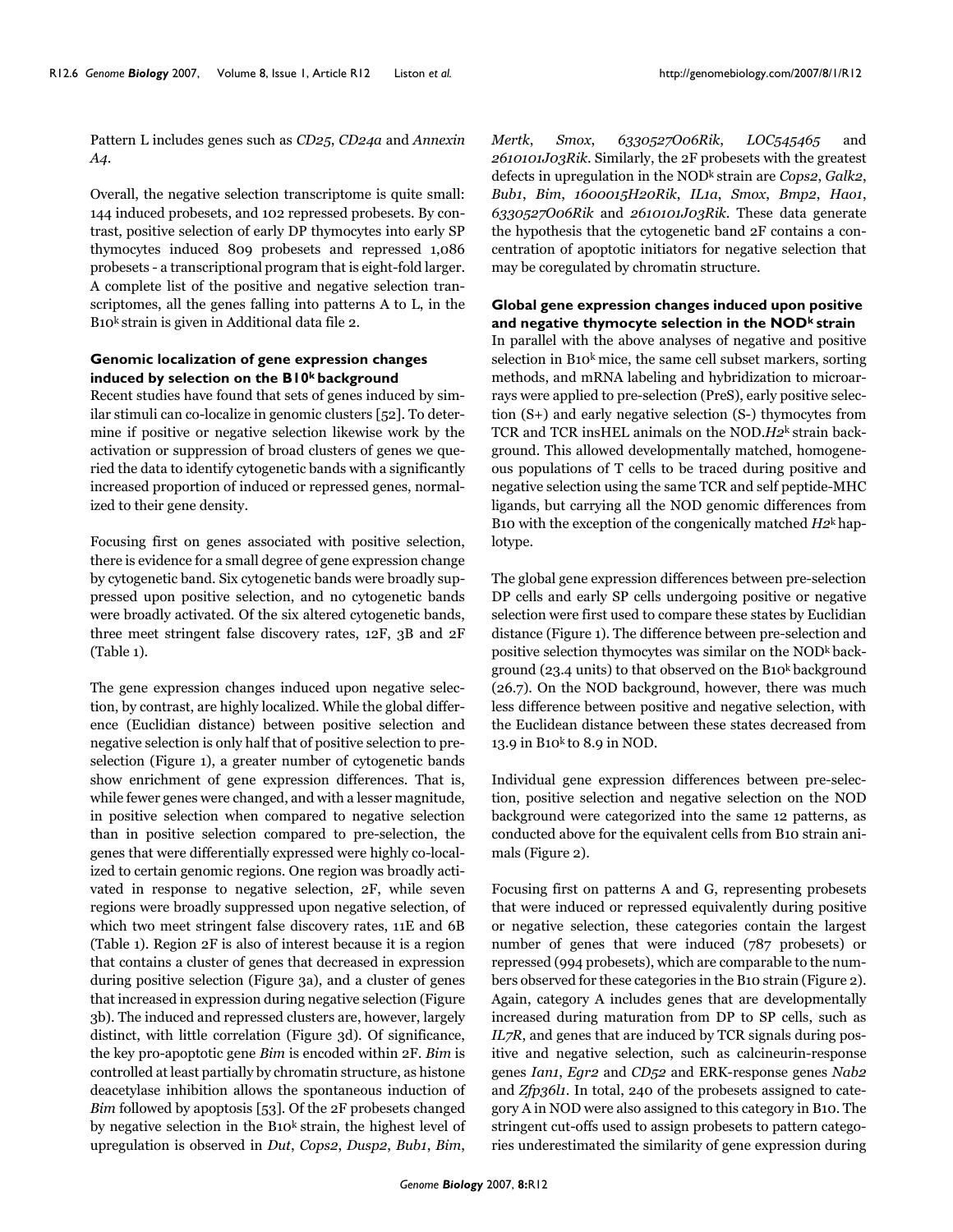| $\sim$<br>$\sim$ |  |
|------------------|--|
|------------------|--|

| Genomic regions with enriched gene expression changes                                   |       |                  |                          |                        |  |  |
|-----------------------------------------------------------------------------------------|-------|------------------|--------------------------|------------------------|--|--|
| Cytogenetic band                                                                        | Size* | NES <sup>+</sup> | NOM $p$ val <sup>‡</sup> | FDR q val <sup>§</sup> |  |  |
| Regions enriched for gene expression changes during positive selection (B10k)           |       |                  |                          |                        |  |  |
| Decreased in positive selection                                                         |       |                  |                          |                        |  |  |
| chr12F                                                                                  | 69    | 1.8              | 0.002                    | 0.05                   |  |  |
| chr3 B                                                                                  | 29    | 1.5              | 0.035                    | 0.24                   |  |  |
| chr2 F                                                                                  | 100   | 1.5              | 0.009                    | 0.24                   |  |  |
| Regions enriched for gene expression changes during negative selection $(B10k)$         |       |                  |                          |                        |  |  |
| Increased in negative selection                                                         |       |                  |                          |                        |  |  |
| chr2 F                                                                                  | 100   | 1.7              | 0.002                    | 0.08                   |  |  |
| Decreased in negative selection                                                         |       |                  |                          |                        |  |  |
| chr11 E                                                                                 | 206   | $-1.7$           | 0.000                    | 0.06                   |  |  |
| chr6 B                                                                                  | 138   | $-1.5$           | 0.000                    | 0.24                   |  |  |
| Regions enriched for expression differences between strains in pre-selection thymocytes |       |                  |                          |                        |  |  |
| Increased in B10 <sup>k</sup>                                                           |       |                  |                          |                        |  |  |
| chr8 E                                                                                  | 110   | 1.6              | 0.003                    | 0.17                   |  |  |
| chr7 E                                                                                  | 103   | 1.6              | 0.000                    | 0.13                   |  |  |
| chr18 E                                                                                 | 91    | 1.6              | 0.008                    | 0.13                   |  |  |
| chr12F                                                                                  | 69    | 1.5              | 0.012                    | 0.14                   |  |  |
| chr6 C                                                                                  | 101   | 1.5              | 0.010                    | 0.12                   |  |  |
| chr1 B                                                                                  | 48    | 1.5              | 0.030                    | 0.16                   |  |  |
| chr15 D                                                                                 | 99    | 1.5              | 0.011                    | 0.14                   |  |  |
| chr5 F                                                                                  | 175   | $\mathsf{I}$ .4  | 0.018                    | 0.22                   |  |  |
| chr10 C                                                                                 | 204   | $\mathsf{I}$ .4  | 0.007                    | 0.22                   |  |  |
| chr19 A                                                                                 | 199   | $\mathsf{I}$ .4  | 0.009                    | 0.21                   |  |  |
| chr4 E                                                                                  | 126   | 1.4              | 0.030                    | 0.25                   |  |  |
| Decreased in B10k                                                                       |       |                  |                          |                        |  |  |
| chrXF                                                                                   | 109   | $-2.4$           | 0.000                    | 0.00                   |  |  |
| chr3 E                                                                                  | 43    | $-1.9$           | 0.003                    | 0.01                   |  |  |
| chrXD                                                                                   | 25    | $-1.8$           | 0.004                    | 0.01                   |  |  |
| chr3 H                                                                                  | 76    | $-1.8$           | 0.003                    | 0.01                   |  |  |
| chr5 C                                                                                  | 66    | $-1.7$           | 0.000                    | 0.03                   |  |  |
| chr12 C                                                                                 | 101   | $-1.5$           | 0.008                    | 0.09                   |  |  |
| chrl A                                                                                  | 39    | $-1.5$           | 0.017                    | 0.09                   |  |  |
| chrX A                                                                                  | 207   | $-1.5$           | 0.010                    | 0.13                   |  |  |
| Regions with enriched strain expression differences during negative selection           |       |                  |                          |                        |  |  |
| Increased in B10k                                                                       |       |                  |                          |                        |  |  |
| chr2 F                                                                                  | 100   | 1.8              | 0.002                    | 0.05                   |  |  |
| chr3 A                                                                                  | 61    | 1.6              | 0.008                    | 0.19                   |  |  |

\*Size: number of genes in the cytogenetic band represented by Affymetrix probesets. †NES: normalized (multiplicative rescaling) enrichment score. ‡NOM *p* val: nominal *p* value from the null distribution of the gene set. §FDR q val: false discovery rate q values (only false discovery rate < 0.25 have been included).

DP to SP maturation on the two strain backgrounds, because only 39 of the 531 pattern A probesets in B10 thymocytes have significantly different values from NOD for the corresponding cell types. Likewise, genes that were decreased during maturation (pattern G) included expected developmentally regulated genes such as *Rag1*, *Cd8*α, *PreT*<sup>α</sup> and cell cycle genes. Of the 692 B10 pattern G probesets, only 56 have significantly different values to NOD for both positive and negative selection. Thus, the NOD background had little effect on gene expression changes associated with early SP maturation from pre-selection DP cells.

By contrast, the NOD background has markedly reduced numbers of genes with expression patterns that differentiate negative from positive selection (patterns B to F and H to L), consistent with the smaller Euclidean distance between these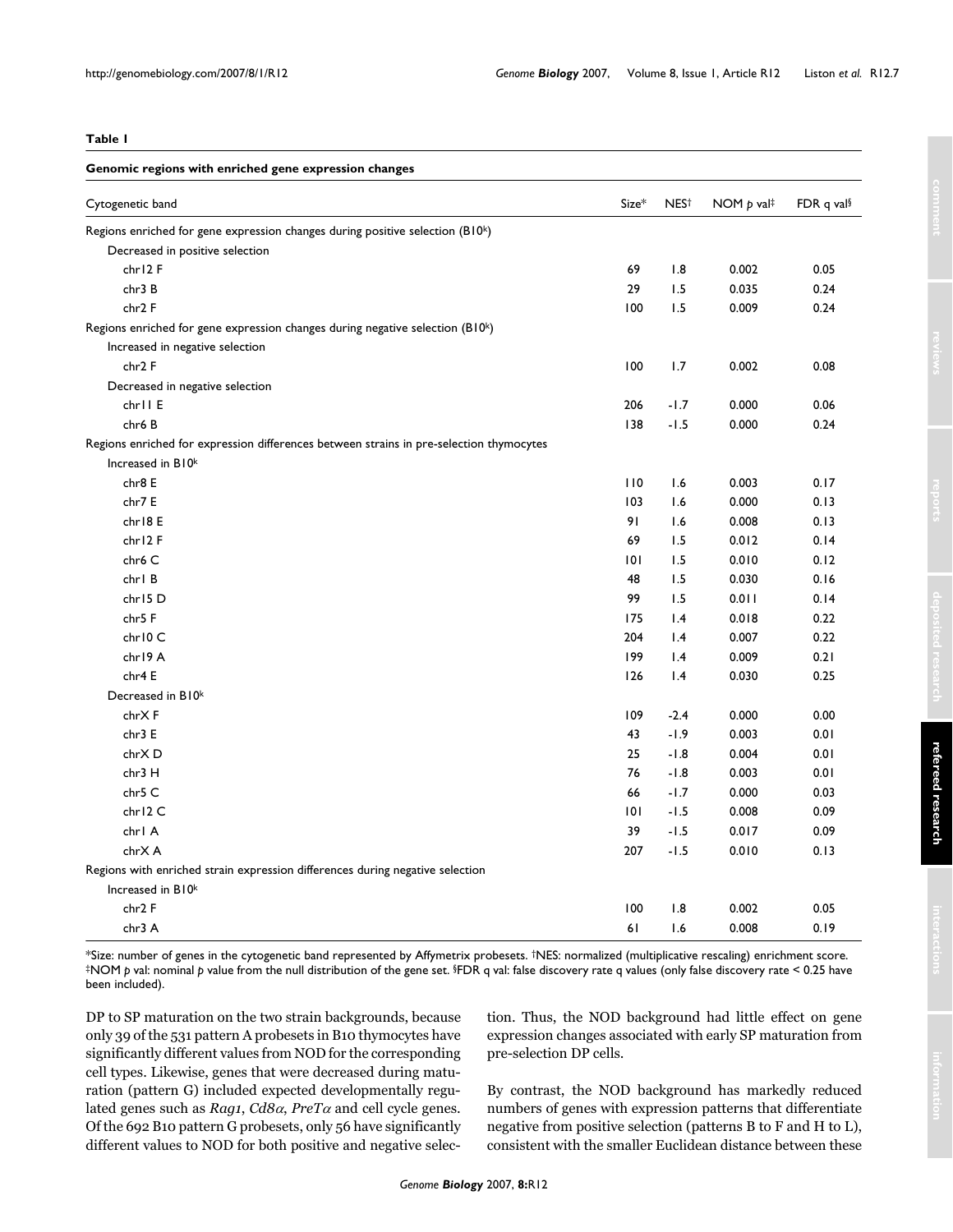

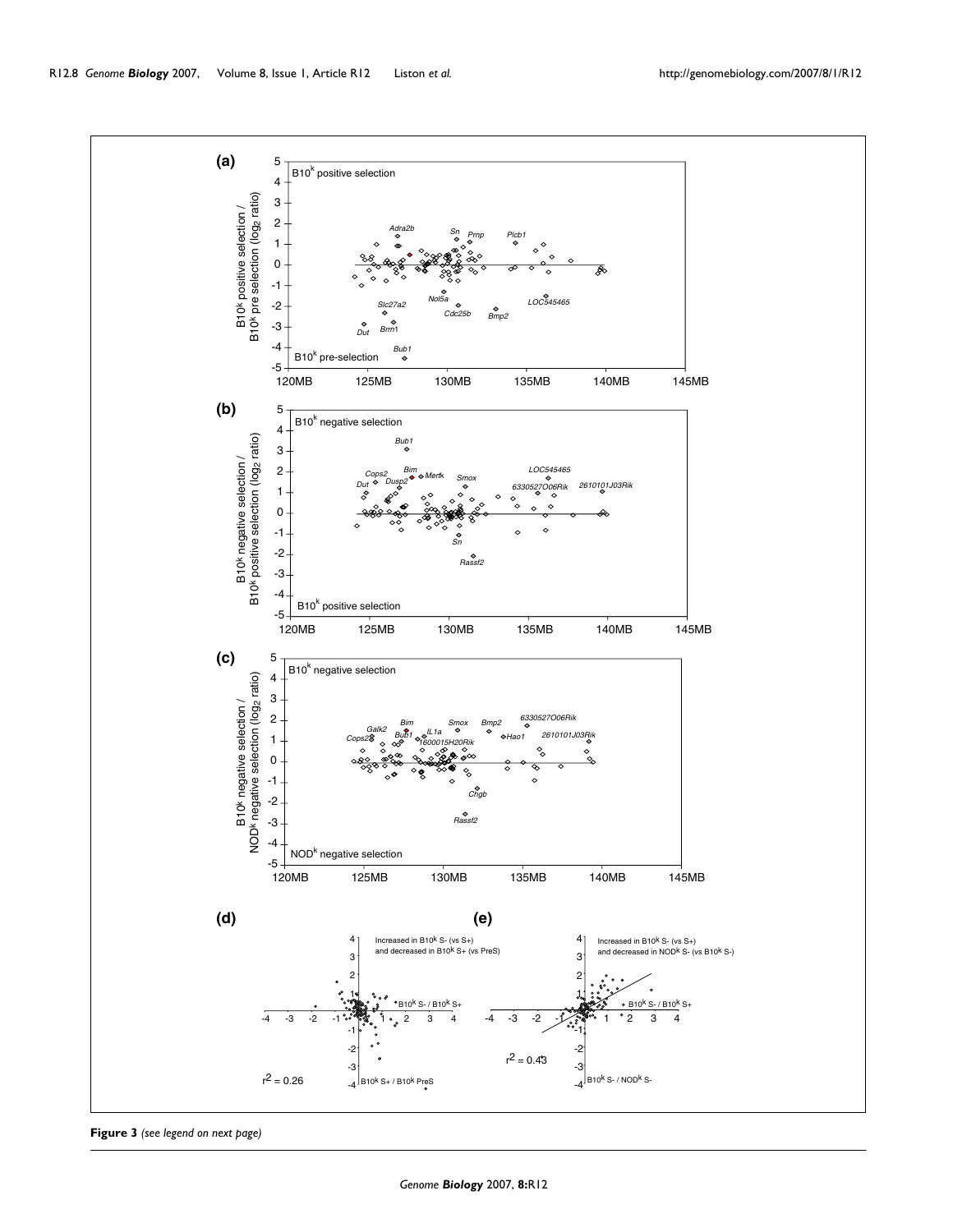### **Figure 3** (see previous page)

Gene expression changes localized to cytogenetic band 2F. Cytogenetic band 2F was analyzed for the relative expression values of Affymetrix annotated genes. The log<sub>2</sub> ratio of each gene (diamonds), plotted by genomic position, is displayed for: (a) B10<sup>k</sup> PreS compared to B10<sup>k</sup> S+; (b) B10<sup>k</sup> S- compared to B10<sup>k</sup> S+; and (c) B10<sup>k</sup> S- compared to NOD<sup>k</sup> S-. Comparisons of gene expression changes under these conditions were made by plotting the log<sub>2</sub> ratios for all genes within cytogenetic band 2F against each other (diamonds) and calculating the r<sup>2</sup> value. The distance from the origin thus reflects the degree of expression change. **(d)** Ratio of gene expression in B10<sup>k</sup> PreS compared to B10<sup>k</sup> S+ (*y*-axis) versus the ratio of expression in B10<sup>k</sup> S- compared to B10<sup>k</sup> S+ (*x*-axis). **(e)** Ratio of gene expression in B10k S- compared to NODk S- (*y*-axis) versus B10k S- compared to B10k S+ (*x*-axis). In each case the probeset measuring *Bim* expression is indicated with a red diamond. All probesets with a relative change greater than +1 or less than -1 are shaded grey and annotated.

two states in the global analysis. Thus, of the patterns with increased expression in both positive and negative selection (A, B, D), 79% show the same degree of regulation during positive and negative selection (assigned to pattern A) in B10k mice, but 94% show the same degree of regulation in NODk mice (with NODk pattern A containing many probesets assigned to patterns B or C in B10k mice). Likewise, of the patterns with decreased expression in both positive and negative selection (G, H, J), 72% show the same degree of regulation (assigned to pattern G) in B10 $k$  mice, but 95% show the same degree of regulation in NOD<sup>k</sup> mice. By this assessment, positive and negative selection are less distinct in NOD<sup>k</sup> mice than in B10k mice.

Focusing specifically on genes that were preferentially or selectively induced (patterns D, E, L) or repressed (J, K, F) during negative selection revealed a global dampening of the negative selection response in the NOD background (Figure 4). Patterns D, E, and L, comprising probesets that were induced during negative selection either selectively (E, L) or to higher levels than during positive selection (D), contained only 66 probesets in NOD mice, whereas these sets were more than twice as large (144 probesets) on the B10 background. Moreover, of the 144 B, E or L probesets that were specifically induced during negative selection in B10 mice, 137 were diminished in expression during negative selection in NOD mice, 112 by more than 20% and 82 by a significant amount (Figure 4a). Thus, as noted previously, *Bim* induction (category E in B10) is undetectable in NOD thymocytes, while *Nur77* induction (category B in B10) is greatly diminished.

Similarly, genes that were selectively decreased in negative selection (patterns J, K, F) accounted for only 46 probesets in the NOD strain compared to 102 in B10. Of the 102 probesets decreased upon negative selection in B10 mice, 100 remained at higher levels during negative selection in NODk mice, 84 by more than 20% and 44 significantly so (Figure 4a). Combining both transcriptional increases and decreases, of the 246 probesets specifically changed by negative selection in the B10<sup>k</sup> mouse, 51% were significantly less changed in the NOD<sup>k</sup> mouse. By contrast, of the 531 pattern A probesets that were increased equivalently during positive and negative selection in the B10 $k$  mouse, only 7% had significantly different expression during negative selection in NOD<sub>k</sub> compared to  $B10<sup>k</sup>$ mice, and the majority showed similar expression (Figure 4b).

The presence of reduced upregulation and downregulation across the entire spectrum of negative selection-specific genes in NODk thymocytes indicates that upstream effects are at least partially responsible. This observation, recognizable only at a genomic level, was not predicted in previous analyses that focused solely on changes in downstream effectors, such as Bim and Nur77 [10,11]. Such a defect may be occurring at the early signaling synapse, in line with a recognized alteration of TCR signaling components, such as enhanced Fyn kinase activity, differential activation of the Cbl pathway, impairment of membrane-translocation of Son of sevenless (mSOS) Ras GDP releasing factor, and the exclusion of mSOS and Phospholipase C (PLC)-γ1 from the TCR-Grb2-Zap70 complex, resulting in hypoactivation [54]. Altered signaling in the basal TCR apparatus may be responsible for the reduced surface CD3 levels present on TCR transgenic thymocytes (without the presence of insHEL) in the NOD<sup>k</sup> strain compared to their B10k counterparts, with a 50% reduction at the DP stage, and a 20% reduction at the SP stage (Figure 5).

The NOD background also caused a large decrease in probesets assigned to categories B, C, H, and I, comprising genes that are preferentially or selectively altered during positive selection (Figure [2](#page-3-0)). This result has two non-exclusive explanations. First, there may be a less efficient positive selection response in NOD. Alternatively, many of the genes in this category may normally be developmentally regulated to appear at later stages of SP cell maturation, before CD69 is lost but at a stage when negative selection would have removed most such cells.

# **Constitutive differences in thymocyte gene expression caused by the NOD background**

In addition to the altered negative and positive selection response above, the NOD background also had altered preselection gene expression in TCRlowCD69 DP cells, which may set the stage for altered responses when the cells encounter negative selecting antigens. Six independent pools of preselection DP cells were analyzed on both B10 and NOD backgrounds: three from TCR animals and three from TCR insHEL animals. There were few differences between TCR and TCR insHEL pre-selection pools within a strain background, consistent with sorting for antigen-nasïve thymocytes that had yet to display TCRs for HEL and induce CD69. Comparing pre-selection cells between the strains at a global level first (Euclidian distance, Figure 1), the difference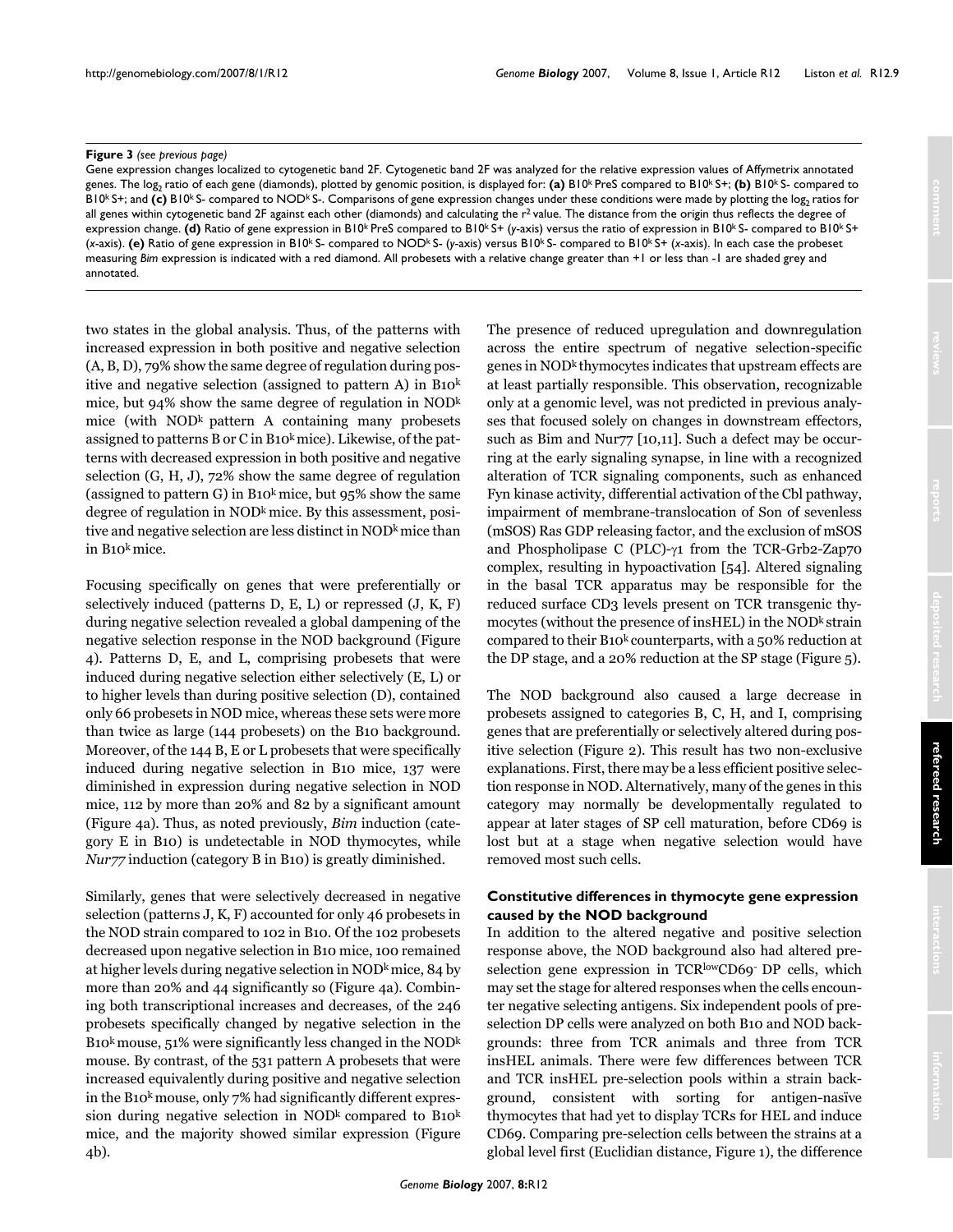

### Figure 4

Graphical representation of expression changes between the B10<sup>k</sup> and NOD<sup>k</sup> strains. Probesets falling in specific B10<sup>k</sup> clusters were assessed for the ratio of expression during negative selection in NODk:B10k mice. A value of 1 represents equal expression during negative selection, <1 represents lower expression in NOD<sup>k</sup> thymocytes than B10<sup>k</sup> thymocytes during negative selection, and >1 represents higher expression in NOD<sup>k</sup> thymocytes than B10k thymocytes during negative selection. **(a)** Probeset patterns from the B10<sup>k</sup> analysis increased (D, E, L) or decreased (J, K, F) specifically during negative selection trended towards showing that the same probeset in NOD<sup>k</sup> thymocytes had a lower/higher expression, respectively. (b) The probeset pattern from the B10<sup>k</sup> analysis increased during maturation (A) showed roughly the same level of expression during negative selection in NOD<sup>k</sup> thymocytes (divided into random groups for clarity).

between these states (14.2) was approximately half that of the difference between pre-selection DP and early positive selection SP cells (26.7), with a total of 1,484 probesets significantly different between NOD PreS and B10 PreS (1,484 probesets). It is unknown if this degree of pre-selection divergence is specific to the NOD<sup>k</sup> strain, or if it is observed across multiple strains based on comparative divergence.

In terms of genomic location, these changes are particularly concentrated in 20 cytogenetic regions (Table 1). Twelve regions show increased expression in B10k pre-selection thymocytes, eleven of which meet stringent false discovery rates: 8E, 7E, 18E, 12F, 6C, 1B, 15D, 5F, 10C, 19A and 4E. Likewise eight regions show increased activity in  $NOD<sup>k</sup>$  preselection thymocytes, all of which meet stringent false discovery rates: XF, 3E, XD, 3H, 5C, 12C, 1A and XA. With regard to the phenomenon of defective negative selection in the NODk strain, it may be of relevance that two of these regions colocalize with genomic loci that contribute to defective negative selection [10], 7E and 15D.

Gene expression differences between  $NOD<sup>k</sup>$  and  $Bo<sup>k</sup>$  strains induced upon negative selection were also analyzed for cytogenetic clustering. Only four cytogenetic bands show enrichment, after eliminating regions changed in the basal



#### Figure 5

Regulation of surface CD3 levels on 3A9 TCR transgenic thymocytes on the B10k and NODk genetic backgrounds. 3A9 TCR transgenic mice on the B10k and NODk backgrounds were assessed for CD3 surface levels by flow cytometry, at both the DP and SP 1G12+ developmental stages. **(a)**  Representative histograms for CD3 expression on DP cells and SP 1G12+ cells. B10k mice are shown in grey, NODk mice in white. **(b)** The mean fluorescence intensity (normalized to  $B10<sup>k</sup>$  SP  $1$  G12<sup>+</sup> thymocytes) and standard error is shown with B10k in black and NODk in white (*n* = 7 for B10 values, 17 for NOD values). Significance of differences between B10<sup>k</sup> and NOD<sup>k</sup> groups of the same genotype are indicated by *t*-test *p* values about the group. *t*-tests comparing SP 1G12+ thymocyte expression were tested using a two sided *t*-test of the hypothesis that NOD<sup>k</sup> expression levels are different to '100'.

(that is, pre-selection thymocytes) state. Two regions, 2F and 3A, were broadly suppressed in the NOD<sup>k</sup> strain, and two regions were broadly activated in the NOD<sup>k</sup> strain, neither of which meet stringent false discovery rates (Table 1). The region 2F is of particular interest for several reasons. Firstly, this is the only region that was broadly activated upon negative selection in the B10k strain (Figure 3b). Secondly, it is one of only two regions that show broad strain differences in regulation upon induction of negative selection, with lower activity in the NOD<sup>k</sup> strain (Figure 3c). Thirdly, this region overlaps one of the six identified loci with a causative effect in defective negative selection in the NOD $^k$  strain [10]. A comparative analysis of the gene expression changes in  $B_10^k$  and B10k-NODk negative selection demonstrated that this locus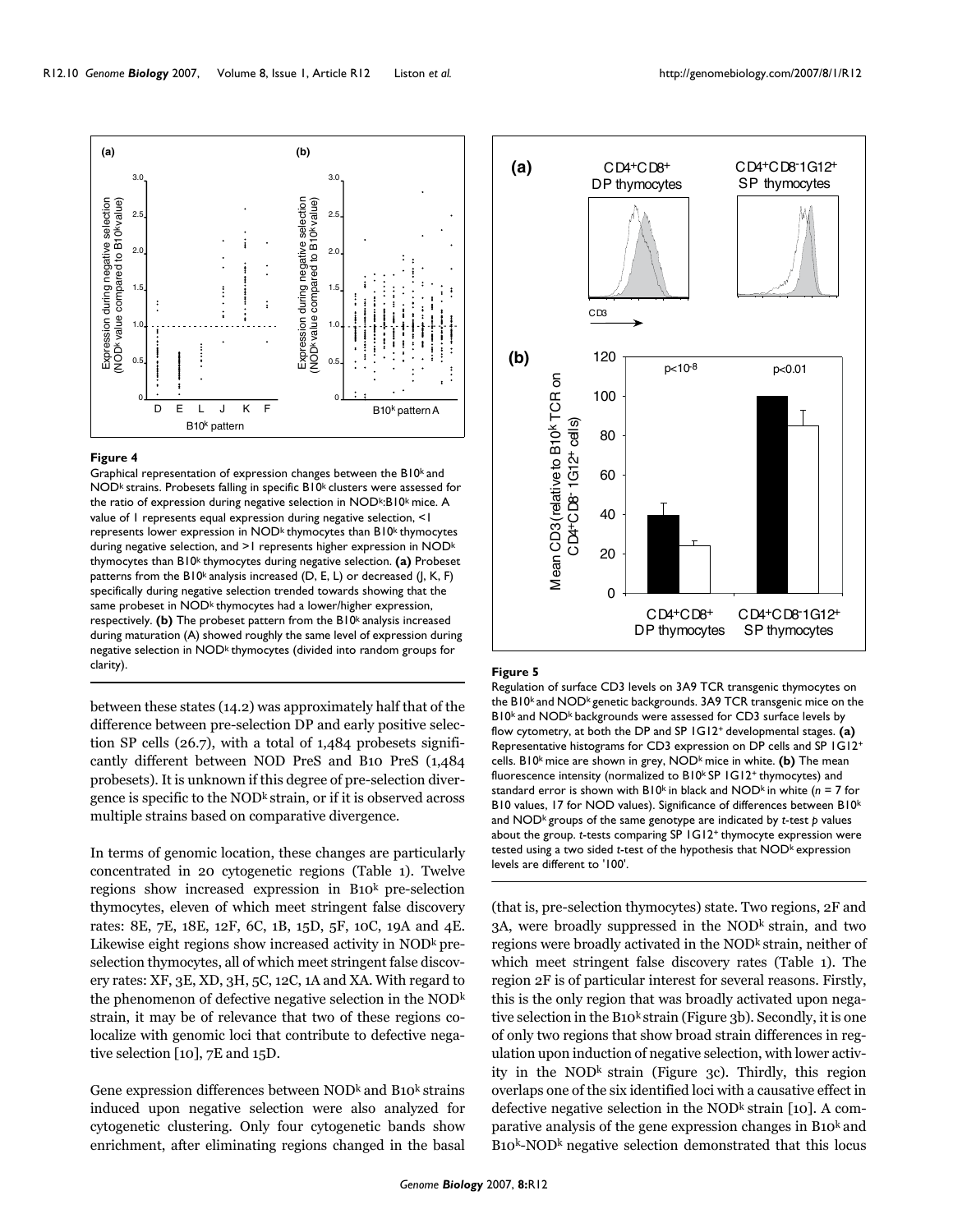comprises the same cluster of genes that are upregulated upon negative selection in the B10<sup>k</sup> strain and show poor induction of gene expression in the  $NOD<sup>k</sup>$  strain (Figure 3e). These data indicate that the  $NOD<sup>k</sup>$  strain has a genetic defect preventing the efficient induction of the negative selection 2F cluster, including *Bim*, preventing initiation of apoptosis.

# **Gene expression variants representing causal candidates for defective thymic deletion in NOD**

Combining the global transcription profiles for  $NOD<sup>k</sup>$  and  $B10<sup>k</sup>$  pre-, positive and negative selection with linkage data for efficiency of negative selection in the same *in vivo* conditions [10] provides a way to identify candidate genes responsible for the NOD trait of defective negative selection. While expression differences are promising candidates for quantitative traits, we recognize that this approach is unable to detect allelic variants arising from differential mRNA splicing, such as the *Idd5* allele of *Ctla4* [55], or from amino acid substitutions, such as the *Idd13* polymorphism in β*2 m* [56].

Expression pattern was first used to identify six categories of high priority candidate genes (Figure [6](#page-11-0), Additional data file 2). Group 1 consists of probesets that were preferentially increased in B10k negatively selecting thymocytes (patterns D, E and L), but were significantly less increased in NODk counterparts. There are 77 probesets in this group, of which 14 show poor induction and 63 show no induction. Defective apoptotic initiators could fall in this group. Group 2 consists of probesets that were increased in B10k thymocytes upon selection (pattern A), but were significantly less increased in NOD<sup>k</sup> mice ( $p < 0.05$ ). Only 8 probesets are in this group, of which seven show no increase upon maturation in the NOD<sup>k</sup> strain. Defective functional prerequisites for negative selection switched on during positive selection could fall in this category. Group 3 consists of probesets that were significantly lower in NOD<sup>k</sup> thymocytes compared to B10<sup>k</sup> thymocytes for each biological condition. There are 151 probesets in this group, 80 of which show no development or selectioninduced differences within the NOD $k$  or B10 $k$  groups. Defective constitutively expressed prerequisites for negative selection could fall in this group. Group 4 is the reverse of group 1. It consists of probesets that were increased in the NOD $k$  negatively selecting thymocytes, but were significantly less increased in B10<sup>k</sup> thymocytes. This group is designed to catch candidate genes that were more strongly induced in NODk negatively selecting thymocytes and provided protection from negative selection. Only two probesets fall in this category. Group 5 is the reverse of group 2. It consists of probesets that were increased in NOD<sup>k</sup> thymocytes upon selection (pattern A), but were significantly less increased in B10k thymocytes. This group is designed to catch  $NOD<sup>k</sup>$  over-expressed maturation-induced protective genes. Group 6 is the reverse of group 3, comprising probesets that were significantly higher in NOD<sup>k</sup> thymocytes compared to B10<sup>k</sup> thymocytes for each biological condition. There are 98 probesets in this group, 48 of which show no developmental or selectioninduced differences within  $NOD<sup>k</sup>$  or B10<sup>k</sup> thymocytes. Constitutively over-expressed protective factors could fall in this group.

A matrix comprising the probesets in these six categories and the genomic location to a 30 cM bracket surrounding peak linkage to the four regions of NOD<sup>k</sup> susceptibility to defective negative selection markers (*D7mit101*, *D15mit229*, *D2mit490/Idd13* and *D1mit181/Idd5*) [10] identified 44 candidate probesets. Each region has 6 to 10 candidates using this method, except for the region centered on *D2mit490*, which includes the 2F cluster and has 20 candidates. These are discussed in more detail below, as summarized in Table [2.](#page-12-0)

Of the candidate genes linked to the *D7mit101* loci (Ch7, 60 cM), four genes are of particular interest (Figure 7, Table 3). *Bnip3*, 8.4 cM from *D7mit101*, was approximately two-fold over-expressed in NODk thymocytes in every condition. Bnip3 is a BH3-only protein that dimerizes with Bcl-X(L), making a pro-apoptotic heterodimer [57,58]. Bnip3 has been shown to translocate to the mitochondria to induce apoptosis during CD47-induced apoptosis [59], nitric oxide induced apoptosis in macrophages [60], hypoxic apoptosis [61], and activation induced death of cytotoxic T cells [62]. Overexpression of *Bnip3* would, therefore, be unlikely to protect NODk thymocytes from clonal deletion. *Bnip3* overexpression may instead be a downstream effect of the NOD defective thymic deletion allowing thymocytes to tolerate a higher level of expression, just as *Bnip3* overexpression is associated with more aggressive tumors and poor survival in human patients [63]. *Trim30* and *Trim12* are approximately 13 cM from *D7mit101* and were poorly expressed in NOD<sup>k</sup> thymocytes. Trim30 shows an average of a 2- to 3-fold decrease in expression in NOD<sup>k</sup> thymocytes (represented by three probesets, two of which show a strong difference and a third in the 5' untranslated region (UTR) that shows little difference), while Trim12 shows an approximately 300-fold expression decrease in NOD<sup>k</sup> thymocytes (Figure 7). Both are members of the tripartite motif family, with RING, B-box type 1 and 2, and coiled coil domains [64]. Little is known about their function, but the extent of the change and putative domain function make them strong candidate genes.

A key candidate gene for the *D15mit229*-linked defective thymic deletion loci (Ch15, 22 cM; Figure 8, Table [4\)](#page-15-0) is *Ly6c*. *Ly6c* is 21.1 cM from *D15mit229*, and was poorly expressed in NOD thymocytes under all conditions (2.3-fold decrease; Figure 8). This reduced expression has been previously observed to be due to a *Ly6c* promoter polymorphism in NOD mice, and is thus a known *cis* effect [65]. Functionally, Ly6c inhibits the signal for secretion of interleukin (IL)2 and proliferation in peripheral CD4+ cells [65], and cross-linking of Ly6c causes clustering of Leukocyte function associated molecule 1 (LFA-1, CD11a/CD18) on the surface of CD8 T cells [66].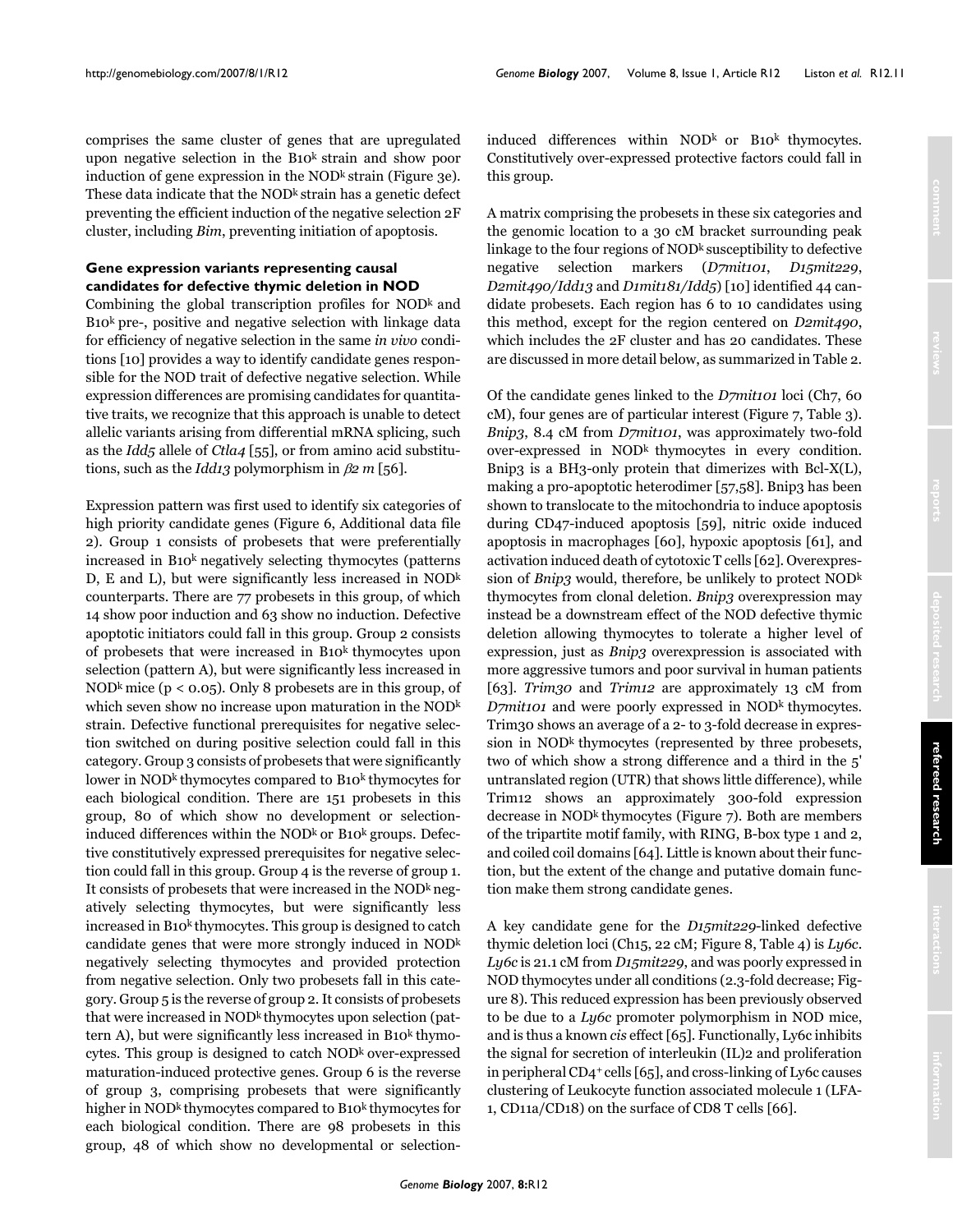<span id="page-11-0"></span>

#### Figure 6

Grouping of key gene changes between NOD<sup>k</sup> and B10<sup>k</sup> thymocytes. Analysis of Affymetrix GeneChip data segregated those probesets that were significantly modified in a 2 × 2 × 2 F-test (*p* < 0.005) into groups 1 to 6 based on logical sets of significant contrasts (*p* < 0.05). The diagrams show relative changes for the mean gene expression in the pre-selection (PreS), positive selection (S+) and negative selection (S-) conditions. The number of probesets falling into each group is listed on the group pattern. B10<sup>k</sup> expression changes are shown in red,  $NOD<sup>k</sup>$  expression changes are shown in blue.

Many candidate genes were identified in the 2F cytogenetic band around *D2mit490*- (Ch2, 65 cM), of which four are of particular interest (Figure [9,](#page-16-0) Table [5](#page-17-0)). Smox oxidizes spermine to spermidine [67], which has been shown to induce DNA damage and apoptosis in gastric epithelial cells [68]. The major control for Smox during polyamine-induced apoptosis has been shown to occur at the mRNA level [69]; therefore, the small increase during B10k positive selection and large increase in negative selection could prepare  $B10<sup>k</sup>$  thymocytes for apoptosis (Figure [9\)](#page-16-0). The lower levels of *Smox* in NODk thymocytes, and the negligible increase during negative selection, could contribute to a poor apoptotic response. *Bim/Bcl2l11* as a candidate gene has been previously validated [10], having a key role in negative selection [70,71] and defective upregulation in the  $\text{NOD}^k$  strain (in three probesets; two probesets in the 3' UTR region of one splice variant showed little change). Another candidate gene in this region is *Id1*, 8.8 cM from *D2mit490*. It was increased during negative selection 2.2-fold higher in B10 $^k$  thymocytes than NOD $^k$ thymocytes (Figure [9](#page-16-0)), and has been shown to inhibit the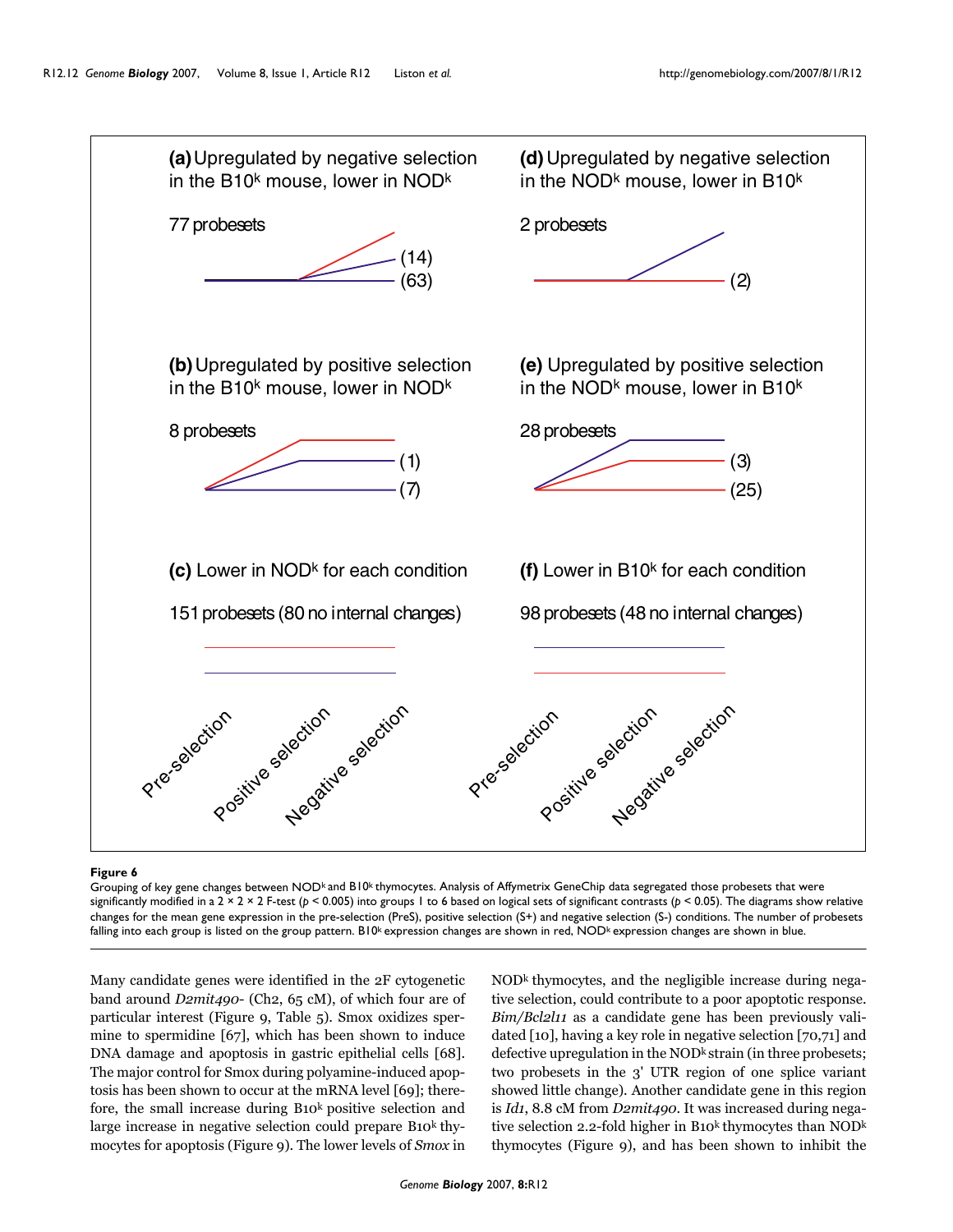<span id="page-12-0"></span>**Table 2**

| Summary of candidate genes by loci and expression change group |            |             |                         |                        |  |  |  |
|----------------------------------------------------------------|------------|-------------|-------------------------|------------------------|--|--|--|
|                                                                | D7mit101   | D15mit229   | D2mit490                | $D$ <i>l</i> mit $181$ |  |  |  |
| Group                                                          | Ch7, 60 cM | Ch15, 22 cM | Ch <sub>2</sub> , 65 cM | ChI, 43 cM             |  |  |  |
|                                                                |            |             | 5                       | 3                      |  |  |  |
| 2                                                              |            |             |                         |                        |  |  |  |
|                                                                | 6          |             | 9                       | 5                      |  |  |  |
| 4                                                              |            |             |                         |                        |  |  |  |
| 5                                                              |            |             |                         |                        |  |  |  |
| 6                                                              |            |             | 5                       |                        |  |  |  |
|                                                                |            |             |                         |                        |  |  |  |

function of E2A and Transcription factor 12 (HEB), increasing the response to TCR stimulation and the sensitivity of thymocytes to apoptosis [72]. Thus, *Id1* induction may be required to amplify the clonal deletion signal for apoptosis. *Pdia3*, 10.9 cM from *D2mit490*, was expressed at 3.4-fold higher levels in B10<sup>k</sup> thymocytes (Figure [9](#page-16-0)). Its function as an endoplasmic reticulum chaperone required for mitomycin Cinduced death [73] indicates potential candidacy. Also of interest is *Pdrg1*, 8.8 cM from *D2mit490*, which has previously been shown to be upregulated in response to UV radiation and inhibited by p53 [74]. It is of interest because of the basal low level observed in NOD<sup>k</sup> thymocytes.

The fourth NOD locus contributing to defective negative selection in TCR insHEL mice, linked to *D1mit181* (Ch1, 43 cM), includes the genes *Ctla4* and *Pdcd1* (Figure [10,](#page-18-0) Table [6](#page-19-0)). The *Ctla4* gene was not differentially expressed in our analysis, but it is a functional candidate because *Ctla4*-deficient thymocytes are resistant to radiation-induced apoptosis [75]. The NOD *Idd5* (*D1mit181*-linked) haplotype produces less of an alternatively spliced *Ctla4* gene product that is a constitutively active inhibitor of TCR zeta phosphorylation [55,76].

#### **Table 3**

| High quality candidates for the D7mit101-linked allele |                    |       |               |             |                                                                                                     |
|--------------------------------------------------------|--------------------|-------|---------------|-------------|-----------------------------------------------------------------------------------------------------|
| Gene                                                   | Probeset           | Group | Distance (cM) | Fold change | <b>Function</b>                                                                                     |
| Tnrcba                                                 | $1439246 \times a$ | 5     | 6.2           | 1.3         | <b>Unknown</b>                                                                                      |
| Bnip3                                                  | 1422470 at         | 6     | 8.4           | 2.0         | Vital for CD47-induced apoptosis [59], activation induced apoptosis [62],<br>hypoxic apoptosis [61] |
| Swap70                                                 | 1423543 at         |       | 9.8           | 3.1         | Part of Ig recombination complex [87], Rac-GEF required for membrane<br>ruffling [88]               |
| Rab6ip I                                               | 1424015 at         | 6     | 10.0          | 1.8         | Interacts with Rab6 [89] (Golgi-ER transport)                                                       |
| 1500003O22Rik                                          | 1416559 at         | 3     | 12.4          | 1.9         | unknown                                                                                             |
| Trim <sub>30</sub>                                     | 1417961_a_at       | 3     | 13.2          | 3.6         | RING, B-box type 1 and 2, coiled coil domains [64]                                                  |
| $T$ rim 12                                             | 1437432_a_at       | 3     | 13.3          | 297         | RING, B-box type 1 and 2, coiled coil domains [64]                                                  |
| Fragl                                                  | 1424615 at         | 3     | 14.6          | 2.5         | Potently activates fibroblast growth factor receptor [90]                                           |
| LOC675851                                              | 1416366 at         | 3     | 17.8          | 3.1         | <b>Unknown</b>                                                                                      |
| Hdgfrp3                                                | 1435977 at         | 3     | 19.6          | 2.1         | <b>Unknown</b>                                                                                      |

ER, endoplasmic reticulum. GEF, guanine nucleotide exchange factor.

The orthologous region in humans also contains a *CTLA4* variant and has been associated with diabetes, thyroid autoimmunity, Addison's disease, and disease severity in multiple sclerosis [55]. As mentioned during the preliminary analysis [10], *Pdcd1* was induced during negative selection in B10 but not in NOD thymocytes (Figure [10\)](#page-18-0). Pdcd1 (also called PD1) has previously identified functions in negative regulation of T cell function [77] and *Pdcd10/0* mice display reduced positive selection [78] and autoimmune symptoms [79,80]. Furthermore, blockade of Pdcd1 induces diabetes in NOD mice [81].

The analysis of the negative selection transcriptome here distinguishes among several distinct, but not mutually exclusive, mechanisms accounting for defective negative selection in NOD thymocytes: first, several downstream effectors, such as Bim, are defective; second, the entire negative selection induction process is reduced; third, there is a broad defect in the induction of TCR signaling response genes (both positive and negative selection); and fourth, the NOD<sup>k</sup> strain induces an additional, protective transcriptome during negative selection. By comparison of the NOD<sup>k</sup> strain to the B10<sup>k</sup> strain at a global transcription level, there is no evidence for the ectopic of an additional, 'protective' gene set, nor for an obvious defect in the TCR signaling-dependent process of positive selection. The second possible mechanism appears correct, as there was a global reduction by approximately 40% in the transcriptional process of negative selection, indicating that a defect in upstream events impacted on multiple downstream mediators. Not exclusive from the upstream defect, several important apoptosis effector genes, including *Bim*, are almost completely absent from the NOD negative selection response, raising the possibility that these genes are at points where individual quantitative differences summate, with *cis*-acting promoter defects having an additive effect with the defect in upstream inductive events. In particular, the cluster of poorly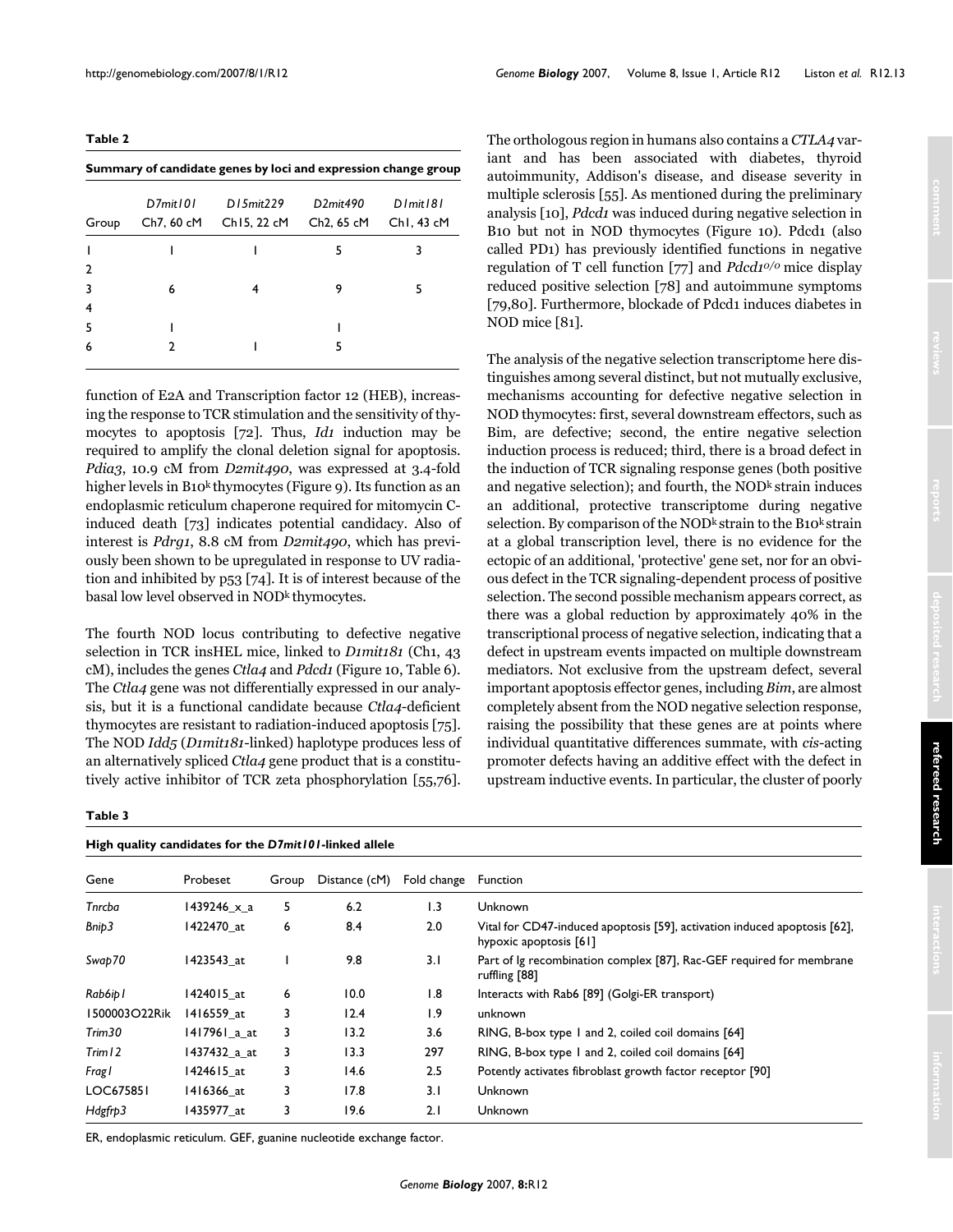![](_page_13_Figure_2.jpeg)

#### Expression of candidate genes for the **Figure 7** *D7mit101*-linked defective thymic deletion allele

Expression of candidate genes for the *D7mit101*-linked defective thymic deletion allele. Individual values of biological replicates from the Affymetrix 430A microarray chips are indicated in the biological groups of 'pre-selection' (PreS), 'positive selection' (S+) and 'negative selection' (S-). Values are represented in black (B10 $k$ ) and white (NOD $k$ ) boxes.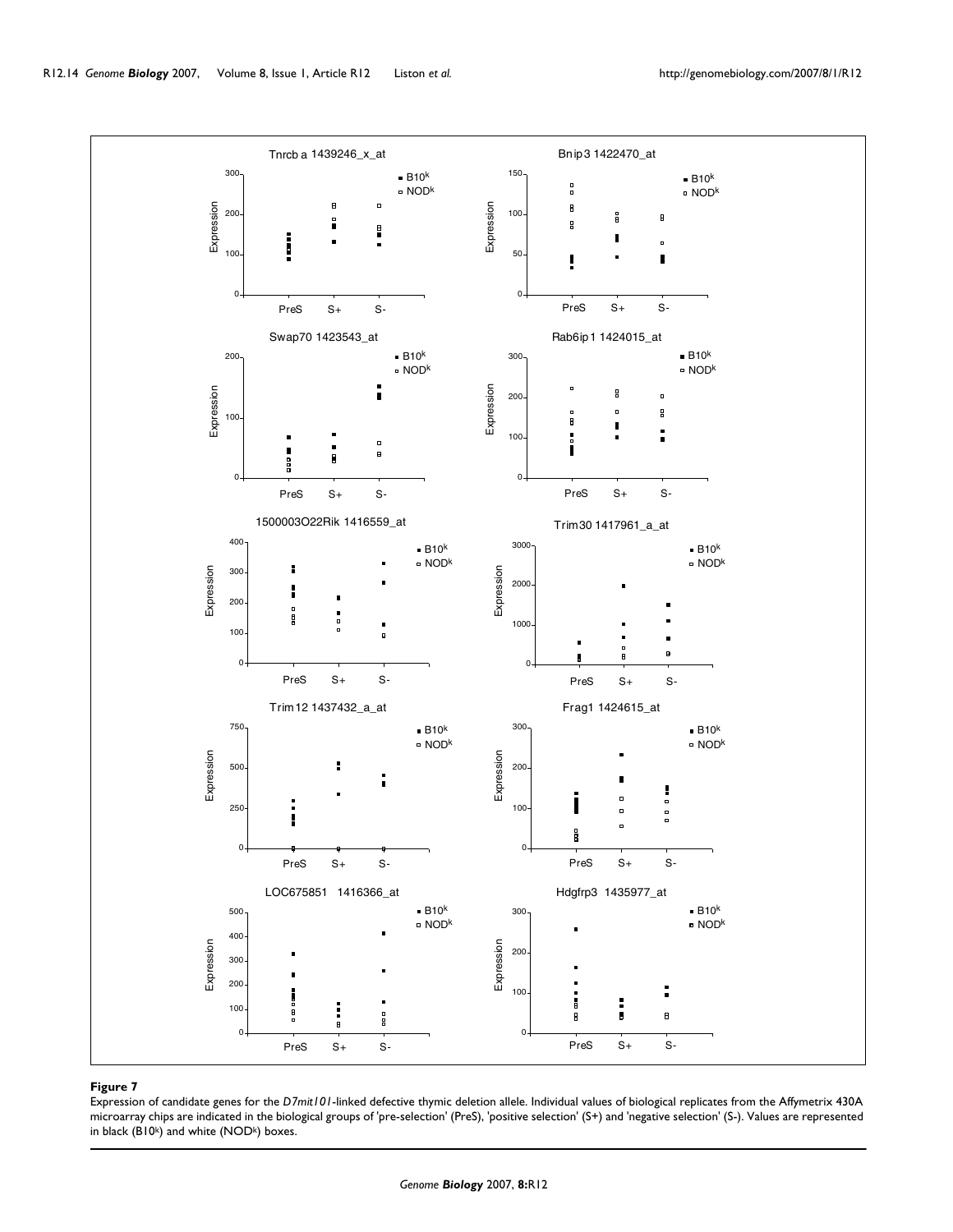![](_page_14_Figure_2.jpeg)

# Expression of candidate genes for **Figure 8** *D15mit229*-linked defective thymic deletion

Expression of candidate genes for *D15mit229*-linked defective thymic deletion. Individual values of biological replicates from the Affymetrix 430A microarray chips are indicated in the biological groups of 'pre-selection' (PreS), 'positive selection' (S+) and 'negative selection' (S-). Values are represented in black (B10 $k$ ) and white (NOD $k$ ) boxes.

induced negative selection genes in cytogenetic band 2F around *Bim* raises the possibility of a *cis*-acting allelic variation contributing to poor induction of this locus. Of interest, the defect is not absolute, with partial upregulation seen for the majority of the negative selection gene set, correlating with previous cellular data indicating that NOD thymocytes

are capable of strong negative selection when exposed to higher levels of stimuli [10].

The candidate genes discussed above act at multiple points in the pathway between binding to TCR of negatively selecting peptide-MHC and triggering of thymocyte apoptosis. These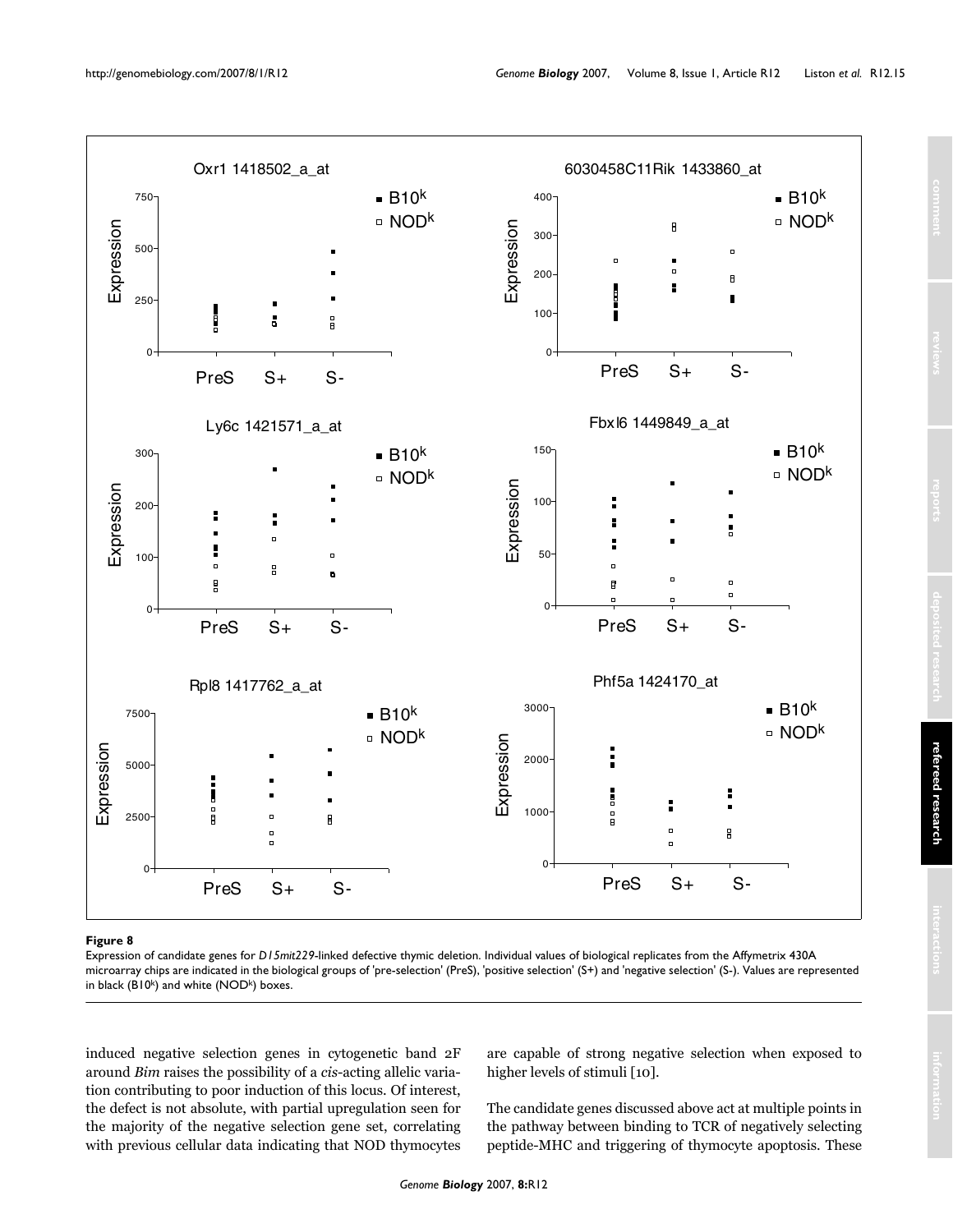| High quality candidates for D15mit229-linked defective thymic deletion |              |       |               |             |                                                                                                               |  |
|------------------------------------------------------------------------|--------------|-------|---------------|-------------|---------------------------------------------------------------------------------------------------------------|--|
| Gene                                                                   | Probeset     | Group | Distance (cM) | Fold change | <b>Function</b>                                                                                               |  |
| Oxrl                                                                   | 1418502 a at |       | 0.1           | 2.7         | Protection against oxidative damage [91]                                                                      |  |
| 6030458C11Rik                                                          | 1433860 at   | 6     | 18.1          | 1.5         | Unknown                                                                                                       |  |
| Ly6c                                                                   | 1421571_a_at | 3     | 21.1          | 2.3         | Inhibits signal for secretion of IL2 and proliferation [65], cross-linking<br>causes clustering of LFA-1 [66] |  |
| Fbxl6                                                                  | 1449849 a at | 3     | 22.0          | 3.1         | Unknown                                                                                                       |  |
| Rp18                                                                   | 1417762 a at | 3     | 22.3          | I.9         | Structural constituent of ribosomes                                                                           |  |
| Phf5a                                                                  | 1424170 at   | 3     | 25.4          | 2.1         | Nuclear protein, possibly chromatin binding [92]                                                              |  |

LFA, Leukocyte function associated molecule.

<span id="page-15-0"></span>**Table 4**

data frame a hypothesis that defective negative selection involves the summation of many incremental decreases in the efficiency of this signaling pathway, caused by multiple allelic variants at four chromosomal loci. In NOD thymocytes there is lower surface TCR expression, and lower efficiency of TCR signaling due to increased *iCTLA4* and decreased *Pdcd1* and *Id1*. This general decrease in TCR signaling may then be compounded by poor inducibility or low expression of apoptosis inducers *Bim*, *Smox*, *Bnip3*, and *Pdia3*. By producing a molecular map of negative selection responses *in vivo*, the results from this study open up pathways to understand the mechanism of negative selection and the basis for its quantitative variation leading to autoimmune disease.

#### **Materials and methods**

The data discussed in this publication have been deposited in the NCBI Gene Expression Omnibus [20], as MIAME compliant data, and are accessible through GEO Series accession number [GSE3997](http://www.ncbi.nih.gov/entrez/query.fcgi?db=Nucleotide&cmd=search&term=GSE3997).

#### **Microarray preparation**

As previously described [10], cell populations were purified from healthy 6-8-week old female mice, stained in 5 μg/ml actinomycin D and 2 μg/ml α-amanitin (Sigma-Aldrich, St Louis, MO) with CD4- fluorescein isothiocyanate (FITC), CD69-phosphatidylethanolamine (PE), CD8- peridinin chlorophyll protein (PerCP) and 1G12 indirectly labeled with Allophycocyanin (APC), then sorted with a Becton Dickinson (Franklin Lakes, NJ) FACVantage. Sorted populations were 'early DP' (CD4+CD8+CD69-1G12-) and 'early SP' (CD4+CD8lowCD69+1G12+). Purified RNA underwent two rounds of *in vitro* RNA amplification before fragmentation and hybridization to Affymetrix GeneChip 430A arrays (Santa Clara, CA, USA).

# **Microarray data processing**

The Affymetrix 430A chips were scanned using standard Affymetrix protocols. All arrays passed routine quality control assessment for hybridization and data quality. Expression values, referred to as probeset 'signal', were calculated using the Affymetrix GeneChip analysis software MAS 5.0, with a scaling chosen so that each array has a trimmed mean of 150. Following examination, the endogenous control probesets were removed. The MAS 5.0 signal values were then transformed to logarithms (base 2). Signal values of 0 were assigned a value of 0.1 before taking logs. Finally, the arrays were standardized to mean zero and variance one. Initial gene filtering kept only those probesets that were called 'present' by the Affymetrix signal detection algorithm in all replicates for at least one biological group. All statistical analyses were carried out using these transformed signal values. Statistical analysis was carried out in three data sets, one consisting only of the B10k biological groups, one consisting only of the NODk biological groups, and one consisting of both B<sub>10</sub><sup>k</sup> and NOD<sup>k</sup> biological groups.

# **Assignment of probesets into gene expression patterns**

Assignment of probesets to different patterns of gene expression was separately carried out on the B10<sup>k</sup> and NOD<sup>k</sup> datasets. The patterns are defined in terms of direction of change between means, rather than the extent of change, with assignment of a change having a statistical cut-off rather than a foldchange cut-off. For the separate  $B_10^k$  and  $NOD^k$  datasets, two way analyses of variance (ANOVAs) were performed on each of the selected probesets. For each probeset, if the overall Ftest for a test of mean difference was significant  $(p < 0.005)$ , the probeset was considered significantly changed. Having established that the means were different, *t*-tests for the contrasts in means were used to determine significantly different means. A significance level of less than 0.05 was used for these tests. Contrasts between 'pre-selection' thymocytes (CD4+CD8+1G12- CD69-) from TCR transgenic and TCR insHEL double transgenic mice showed very few differentially expressed probesets, as is expected for populations that have not been exposed to HEL antigen due to low expression of TCR and anatomical segregation of antigen in the corticomedullary junction. As a consequence, these two groups were merged and the model re-estimated for all the selected probesets. Since there are now three groups, there are twelve distinct patterns of up, down and no difference. Contrasts between the means using the re-estimated models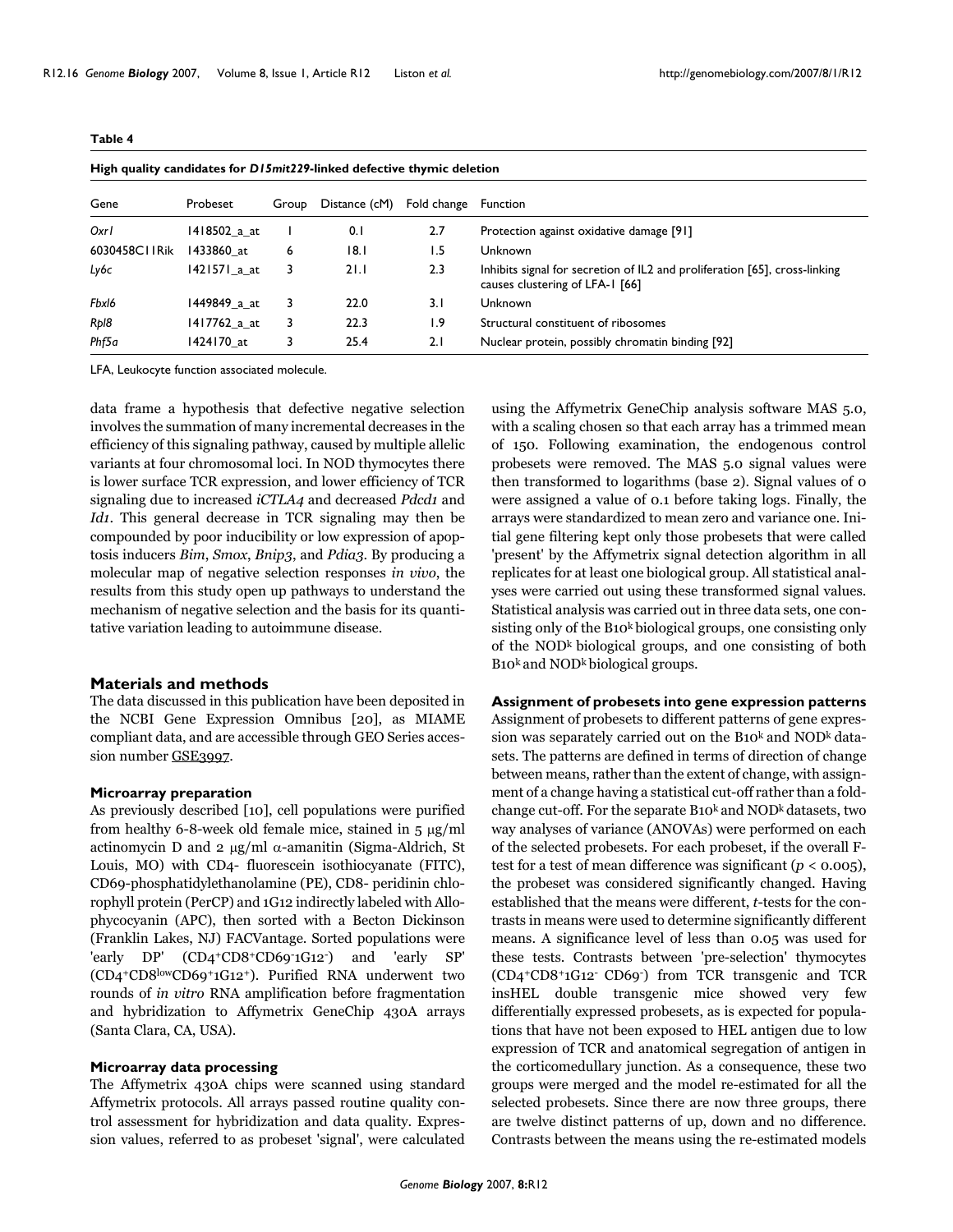<span id="page-16-0"></span>![](_page_16_Figure_2.jpeg)

#### Figure 9

Expression of candidate genes for *D2mit490*-linked defective thymic deletion. Individual values of biological replicates from the Affymetrix 430A microarray chips are indicated in the biological groups of 'pre-selection' (PreS), 'positive selection' (S+) and 'negative selection' (S-). Values are represented in black (B10 $k$ ) and white (NOD $k$ ) boxes.

were used to assign probesets to a gene expression pattern, based on a logical set of significant changes between the various conditions. A three-way ANOVA model was used to analyze the combined B10k-NODk dataset for differential expression between strains. The *p* values are used in this research as indicative of 'evidence' and, except in rare instances, will not be an exact measure of probability. Model

assumptions for the use of the different tests were examined for a small number of significant probesets and found to hold. Following analysis, each probeset was annotated for genomic location and gene function using the FACTS (Functional Association/Annotation of cDNA Clones from Text/Sequence Sources) program [82].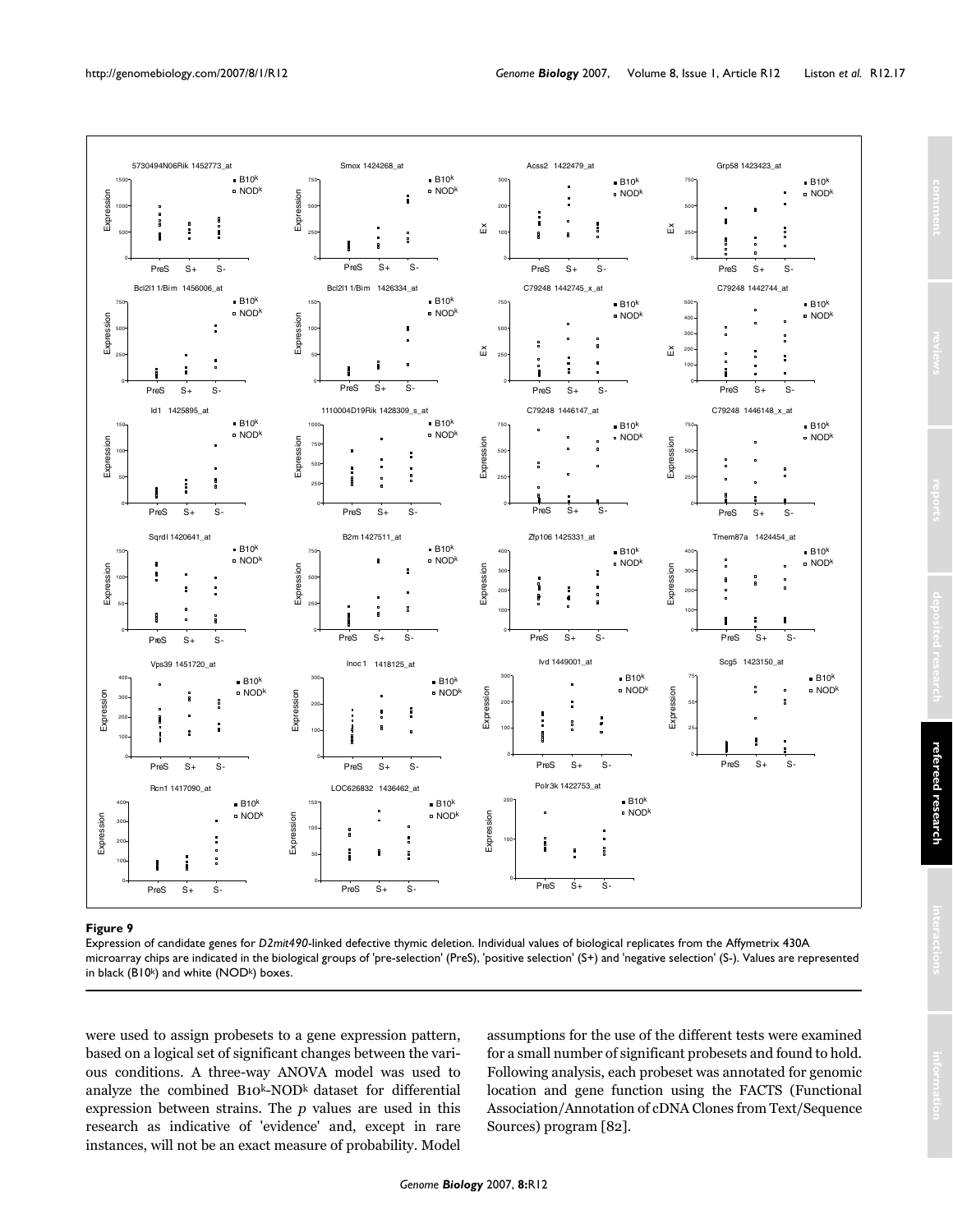<span id="page-17-0"></span>

| Gene                 | Probeset                | Group | Distance (cM) | Fold change | Function                                                                                                                         |
|----------------------|-------------------------|-------|---------------|-------------|----------------------------------------------------------------------------------------------------------------------------------|
| 5730494N06Rik        | 1452773_at              | 6     | 4.2           | 1.6         | Unknown                                                                                                                          |
| Smox                 | 1424268 at              | 1, 3  | 4.6           | 2.9         | Oxidizes spermine to spermidine [67], resulting in DNA<br>damage and apoptosis [68]                                              |
| Bcl211   /Bim        | 1456006_at 1426334_a_at |       | 6.7           | 2.33.0      | Pro-apoptotic initiator for cytokine deprivation [70] and<br>TCR-stimulation of thymocytes [71]                                  |
| IdI                  | 1425895_a_at            |       | 8.8           | 2.2         | Inhibits function of E2A and HEB, increases response to<br>TCR stimulation, increases sensitivity to thymocyte<br>apoptosis [72] |
| Pdrgl                | 1428309 s at            | 3     | 8.8           | 1.9         | Upregulated by UV radiation and downregulated by p53 [74]                                                                        |
| Sqrdl                | 1420641_a_at            | 3     | 0.1           | 3.9         | Disulfide oxidoreductase activity                                                                                                |
| B2m                  | 1427511 at              | 3     | 10.5          | 2.7         | Component of MHC class I                                                                                                         |
| Acss2                | 1422479_at              | 3     | 10.4          | 1.7         | Oxidation of acetate for acetyl-CoA production (utilized<br>mainly for oxidation) [93]                                           |
| Pdia3                | 1423423_at              | 3     | 11.0          | 3.4         | Chaperone in the ER lumen, required for mitomycin C-<br>induced cell death [73]                                                  |
| C79248               | 1442744_at              | 6     | 11.0          | 2.6         | Unknown                                                                                                                          |
|                      | 1442745_x_at            |       |               | 3.1         |                                                                                                                                  |
|                      | 1446148 x at            |       |               | 20.5        |                                                                                                                                  |
|                      | 1446147_at              |       |               | 11.3        |                                                                                                                                  |
| $Z_{\text{fb}}$   06 | 1425331_at              | 3     | 11.5          | 1.5         | Interacts with FYN and Grb-2 [94]                                                                                                |
| Tmem87a              | 1424454_at              | 6     | 11.6          | 6.0         | Unknown                                                                                                                          |
| Vps39                | 1451720 at              | 6     | 11.6          | 2.0         | Promotes lysosome clustering and fusion in vivo,<br>downstream of rab7 [95]                                                      |
| <b>Inocl</b>         | 1418125_at              | 3     | 12.2          | 1.6         | Unknown                                                                                                                          |
| lvd                  | 1449001 at              | 3     | 12.5          | 1.8         | Isovaleryl coenzyme A dehydrogenase                                                                                              |
| Scg5                 | 1423150_at              | 5     | 15.6          | 5.6         | Neuroendocrine secretory protein [96]                                                                                            |
| Rcn I                | 1417090 at              |       | 20.9          | 2.1         | ER Ca <sup>++</sup> binding protein [97]                                                                                         |
| LOC626832            | 1436462_at              | 6     | 22.8          | 1.9         | Unknown                                                                                                                          |
| Polr3k               | 1422753_a_at            |       | 26.8          | 1.6         | RNA polymerase                                                                                                                   |

ER, endoplasmic reticulum. Fyn, fyn proto-oncogene. Grb, growth factor receptor binding protein. HEB, transcription factor 12.

# **Global gene expression differences**

Euclidian distance is the most common measure of metric distance, which is an approximation of the 'distance' between gene expression from replicates in one condition to replicates in other conditions. Euclidean distance is calculated by treating the expression of a group of probesets as a point in ndimensional space, where the distance from the axis in each dimension represents the expression (the technical mean of transformed signal value for the replicates) of a single probeset. This produces a single point in n dimensions (where n is the number of probesets in the group) that represents one set of conditions, and a single point in the same n-dimensional space that represents the same group of probesets under different conditions. The Euclidean distance between each point (representing each condition) was calculated by using the square root of the sums of squared differences between the points in each dimension, using the formula:

where x is the point representing the probeset group in condition x, with each dimension  $x_1$ ,  $x_2$ ,  $x_3$ , and so on being the expression of individual probesets within the group, and y is the point representing the probeset group in condition y, with each dimension  $y_1$ ,  $y_2$ ,  $y_3$ , and so on being the expression of individual probesets within the group [21].

The straight line distance between the two points thus calculated represents the difference in expression of the included probesets between the two conditions. The probeset group used to calculate the Euclidean distance here included all probesets present in all replicates for at least one condition, thus creating an approximation of the genome-wide similarity between two conditions [21,83,84].

### **Genomic clustering analysis**

Gene Set Enrichment Analysis (GSEA) was used to examine the genome for areas of differential expression by cytogenetic band. GSEA R script (script defaults, standard method) [85]

Euclidean distance =  $\sqrt{(x_1 - y_1)^2 + (x_2 - y_2)^2 + (x_3 - y_3)^2 + \dots}$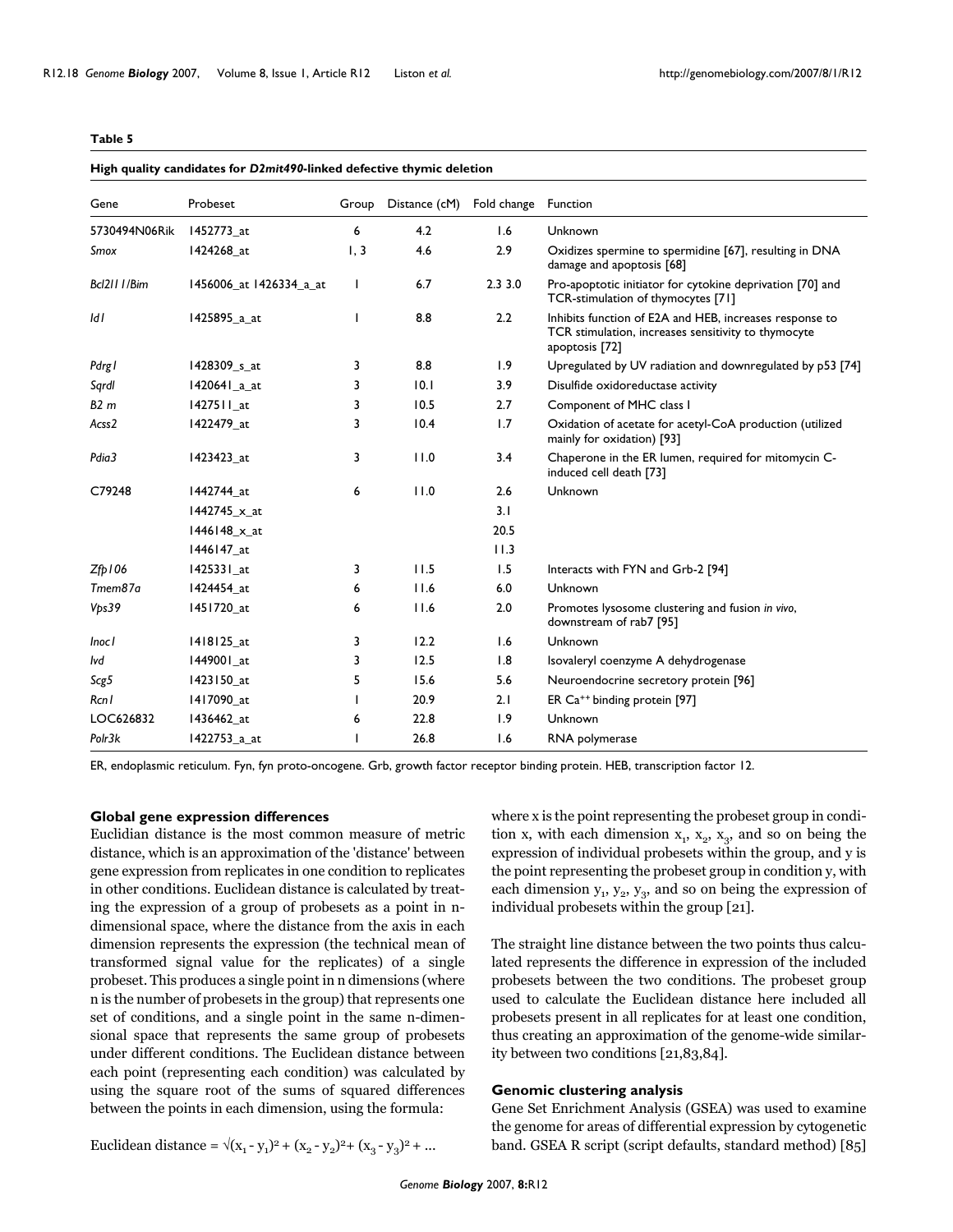<span id="page-18-0"></span>![](_page_18_Figure_2.jpeg)

#### **Figure 10**

Expression of candidates for the defective thymic deletion allele linked to *D1mit181*. Individual values of biological replicates from the Affymetrix 430A microarray chips are indicated in the biological groups of 'pre-selection' (PreS), 'positive selection' (S+) and 'negative selection' (S-). Values are represented in black  $(B10<sup>k</sup>)$  and white  $(NOD<sup>k</sup>)$  boxes.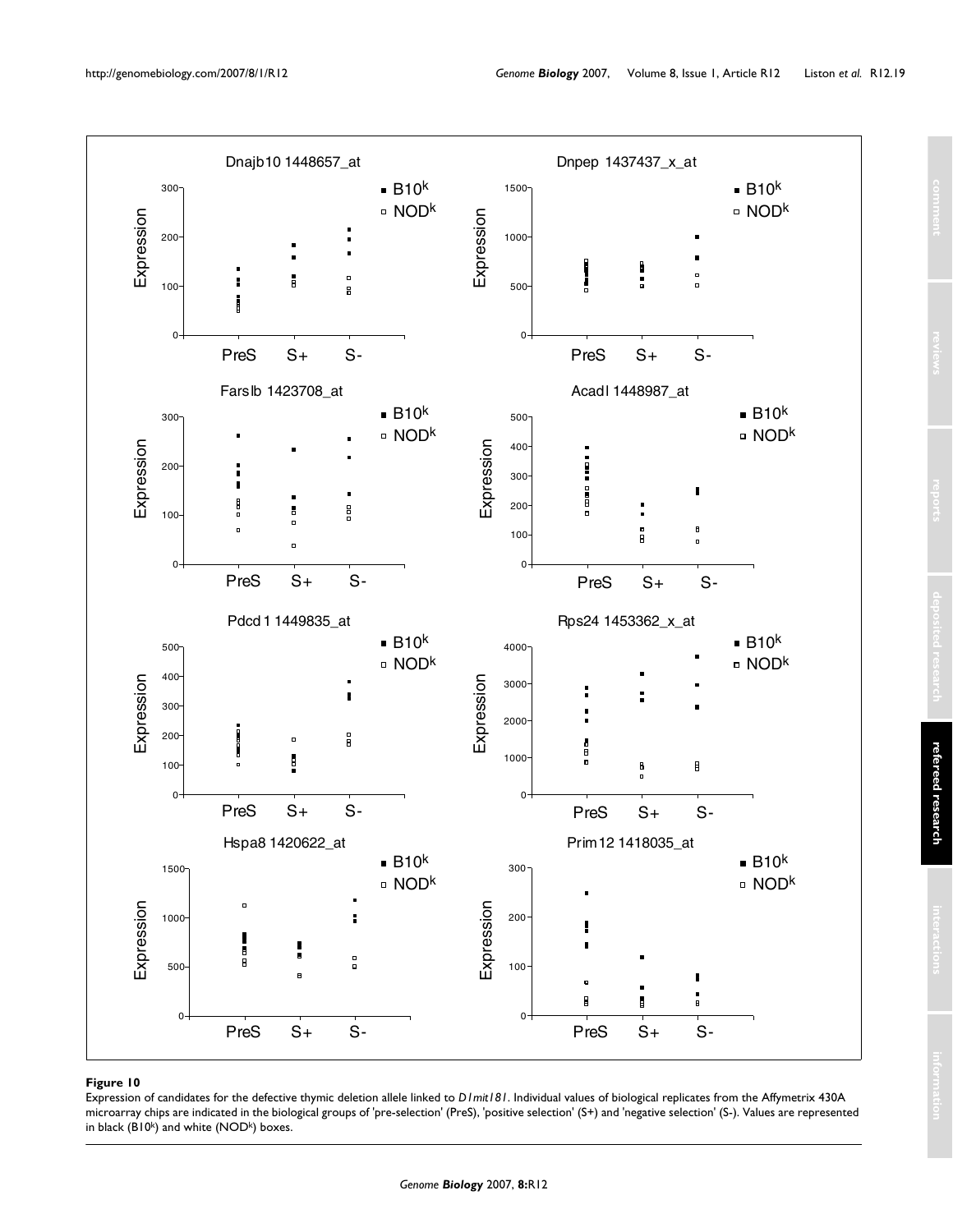<span id="page-19-0"></span>

|--|--|--|

**High quality candidates for the defective thymic deletion allele linked to** *D1mit181*

| Gene              | Probeset            | Group | Distance (cM) | Fold change      | <b>Function</b>                                                                                                                                                    |
|-------------------|---------------------|-------|---------------|------------------|--------------------------------------------------------------------------------------------------------------------------------------------------------------------|
| Dnajb 10          | 1448657 a at        | 3     | 0.5           | 1.7              | Homology to heat shock protein Dnal (Hsp40)                                                                                                                        |
| Dnpep             | 1437437 $\times$ at |       | 0.5           | 1.6              | Putative aspartyl aminopeptidase function                                                                                                                          |
| Farslb            | 1423708 a at        | 3     | 2.5           | 2.0              | Phenylalanine-tRNA synthetase-like, beta subunit                                                                                                                   |
| Acadl             | 1448987 at          | 3     | 4.8           | $\overline{1.9}$ | Involved in the initial step of mitochondrial beta-oxidation of straight-chain fatty<br>acids                                                                      |
| <b>Pdcd1</b>      | 1449835 at          |       | 11.8          | 1.9              | Negative regulator of T cell function [77], reduces positive selection [78],<br>blockade induces diabetes in NOD mice [81], KO has autoimmune symptoms<br>[79, 80] |
| Rps24             | 1453362_x_at        | 3     | 12.0          | 3.5              | Ribosome constituent                                                                                                                                               |
| Hspa8             | 1420622 a at        |       | 17.6          | 2.0              | Aid in the targeting of the MHC class II complex to endocytic compartments<br>[98], regulates cell cycle [99]                                                      |
| Prim <sub>2</sub> | 1418035 a at        | 3.    | 25.7          | 3.7              | DNA primase [100] involved in primer initiation, elongation, and counting [101]                                                                                    |

#### KO, knockout.

was used with the 'gene label' permutation method. Genes represented by multiple probesets were reduced to a single probeset with the smallest overall *p* value. A lower cut-off of 20 genes per cytogenetic band was used, which resulted in a total of 113 gene sets being tested for enrichment. A false discovery rate cut-off of 0.4 was initially used, with the stricter criterion of 0.25 for regions listed. Regions with enriched gene expression during positive selection (B10k) refer to cytogenetic bands with an enriched number of genes with expression differences between  $B10<sup>k</sup>$  pre-selection thymocytes and B10k positive selection thymocytes (TCR transgenic early SP cells). Regions with enriched gene expression during negative selection (B10<sup>k</sup>) refer to cytogenetic bands with an enriched number of genes with expression differences between B10<sup>k</sup> positive selection thymocytes (TCR transgenic early SP cells) and  $B10<sup>k</sup>$  negative selection thymocytes (insHEL:TCR double transgenic early SP cells). Regions with enriched strain differences in pre-selection thymocytes refer to cytogenetic bands with an enriched number of genes with expression differences between  $B10<sup>k</sup>$  pre-selection thymocytes and  $NOD<sup>k</sup>$  pre-selection thymocytes. Regions with enriched strain differences induced during negative selection refer to cytogenetic bands with an enriched number of genes with expression differences between  $B10<sup>k</sup>$  negative selection thymocytes (insHEL:TCR double transgenic early SP cells) and NOD<sup>k</sup> negative selection thymocytes (insHEL:TCR double transgenic early SP cells), with any regions showing enrichment at the pre-selection thymocyte stage removed.

# **Flow cytometry**

We analyzed 6-10-week old mice (or 6 week post-reconstitution chimeric mice) as described previously [5,10] using the following antibodies: 1G12 anti-clonotype [86] (gift of E Unanue and D Peterson, Washington University, St Louis, MO, USA) culture supernatant followed by rat anti-mouse IgG1 allo-phycocyanin; anti-CD8α-PerCP; anti-CD4-FITC or PE; anti-Ly5a-FITC; anti-CD3-PE; and anti-B220-PE (all from BD PharMingen, San Jose, CA, USA).

# **Additional data files**

The following additional data are available with the online version of this paper. Additional data file 1 provides a complete listing of statistically significant gene expression changes. In the 'Statistics and annotation' worksheet, basic annotation data are given for each differentially expressed probeset, with the Affymetrix ID number, the gene symbol, chromosome number and starting/ending location, cytogenetic band, gene ontology/molecular function and the Affymetrix target description. Means and gene expression values are given on the transformed scale. The worksheet also contains information on the significance level of analysis of variance tests. The tests were conducted on the transformed gene expression values for each probeset separately. The *p* value for significant differences between conditions is listed if the parent *p* value is less than 0.05. Only genes that showed a significant difference between all the means on this scale, using a threshold of  $p \le 0.005$ , are included in the worksheet. 'Within B10' tests for differences within the B10k conditions only (using only B10k condition variance data), with subtests 'Within pre' comparing the B10<sup>k</sup> pre-selection population sorted from insHEL transgenic and non-HEL transgenic hosts, 'PreS vs S-' comparing B10<sup>k</sup> pre-selection populations to B10k negative selection populations, 'PreS vs S+' comparing B10k pre-selection populations to B10k positive selection populations, and 'S+ vs S-' comparing  $B_10^k$  positive selection populations to B10k negative selection populations. 'Within  $NOD'$  tests for differences within the  $NOD<sup>k</sup>$  conditions only (using only  $NOD<sup>k</sup>$  condition variance data), with subtests performed as per the B10 $k$  tests. 'Overall sig' tests for differences between any conditions, with subtests comparing B10<sup>k</sup> versus NODk populations at the pre-selection stage ('PreS'), during negative selection ('S-') and during positive selection ('S+'). For each probeset the average expression is given as  $log<sub>2</sub>$ scaled and normalized and arithmetic normalized data, for each condition. Individual data for arithmetic normalized expression are also given for each replicate (PreS 1, 2 and 3 come from non-HEL transgenic hosts, 4, 5 and 6 come from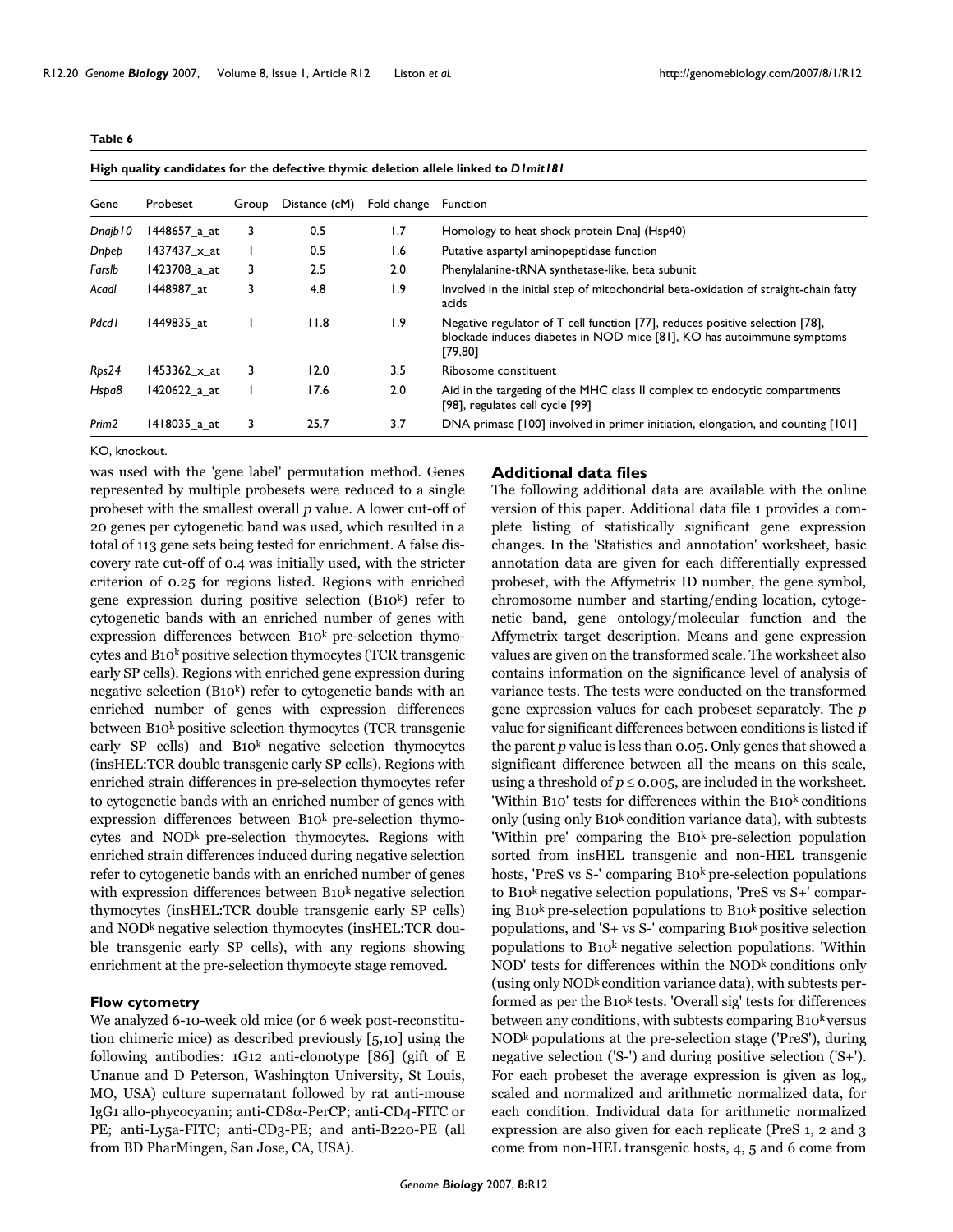insHEL transgenic hosts). Individual Affymetrix 'Present/ Moderate/Absent' calls are given for each replicate. In the 'Raw data' worksheet the individual data for arithmetic normalized expression are given for each probeset, regardless of statistical analysis, along with the Affymetrix target description. Additional data 2 lists the assignment of probesets to expression patterns. The 'B10' worksheet contains information on the expression profiles (patterns) for all probesets that showed a significant difference between the means on the transformed scale, using a threshold of  $p < 0.05$  for the  $B10<sup>k</sup>$  strain. Along with the Affymetrix ID are listed the gene symbol, the pattern to which the probeset is assigned in the B10k strain, the pattern to which the probeset is assigned in the NOD<sup>k</sup> strain, the average arithmetic (unlogged) Affymetrix MAS 5.0 signal values for each condition in the B10 $k$  and NODk strains of pre-selection ('PreS'), positive selection ('S+') and negative selection ('S-'), and the annotated molecular function. In the 'NOD' worksheet, all probesets that meet the significant cut-off for assignment to an expression pattern in the NODk strain are listed, in the same manner as the 'B10' worksheet. In the 'B10 vs NOD' worksheet, all probesets that meet the significant cut-off for assignment to a differential expression group between the B10 $k$  and NOD $k$  strains are listed. Along with Affymetrix ID and gene symbol are listed the group number, the fold-change between the relevant B10<sup>k</sup> and NODk conditions (dependent on differential expression group), the *p* values for differential expression between B10k and NODk strains for each condition, the average arithmetic normalized expression for each condition in the B10k and NODk strains, and the annotated molecular function.

# **Acknowledgements**

We thank S Lesage for advice and D Silva for probeset annotation. This work was supported by grants from the NHMRC and the Juvenile Diabetes Research Foundation.

# **References**

- 1. Kappler JW, Roehm N, Marrack P: **[T cell tolerance by clonal](http://www.ncbi.nlm.nih.gov/entrez/query.fcgi?cmd=Retrieve&db=PubMed&dopt=Abstract&list_uids=3494522) [elimination in the thymus.](http://www.ncbi.nlm.nih.gov/entrez/query.fcgi?cmd=Retrieve&db=PubMed&dopt=Abstract&list_uids=3494522)** *Cell* 1987, **49:**273-280.
- 2. Starr TK, Jameson SC, Hogquist KA: **[Positive and negative](http://www.ncbi.nlm.nih.gov/entrez/query.fcgi?cmd=Retrieve&db=PubMed&dopt=Abstract&list_uids=12414722) [selection of T cells.](http://www.ncbi.nlm.nih.gov/entrez/query.fcgi?cmd=Retrieve&db=PubMed&dopt=Abstract&list_uids=12414722)** *Annu Rev Immunol* 2003, **21:**139-176.
- 3. Anderson MS, Venanzi ES, Klein L, Chen Z, Berzins S, Turley SJ, Von Boehmer H, Bronson R, Dierich A, Benoist C, Mathis D: **[Projection](http://www.ncbi.nlm.nih.gov/entrez/query.fcgi?cmd=Retrieve&db=PubMed&dopt=Abstract&list_uids=12376594) [of an immunological self shadow within the thymus by the](http://www.ncbi.nlm.nih.gov/entrez/query.fcgi?cmd=Retrieve&db=PubMed&dopt=Abstract&list_uids=12376594) [aire protein.](http://www.ncbi.nlm.nih.gov/entrez/query.fcgi?cmd=Retrieve&db=PubMed&dopt=Abstract&list_uids=12376594)** *Science* 2002, **298:**1395-1401.
- Liston A, Gray DH, Lesage S, Fletcher AL, Wilson J, Webster KE, Scott HS, Boyd RL, Peltonen L, Goodnow CC: **[Gene dosage-limit](http://www.ncbi.nlm.nih.gov/entrez/query.fcgi?cmd=Retrieve&db=PubMed&dopt=Abstract&list_uids=15492124)[ing role of Aire in thymic expression, clonal deletion and](http://www.ncbi.nlm.nih.gov/entrez/query.fcgi?cmd=Retrieve&db=PubMed&dopt=Abstract&list_uids=15492124) [organ-specific autoimmunity.](http://www.ncbi.nlm.nih.gov/entrez/query.fcgi?cmd=Retrieve&db=PubMed&dopt=Abstract&list_uids=15492124)** *J Exp Med* 2004, **200:**1015-1026.
- 5. Liston A, Lesage S, Wilson J, Peltonen L, Goodnow CC: **[Aire regu](http://www.ncbi.nlm.nih.gov/entrez/query.fcgi?cmd=Retrieve&db=PubMed&dopt=Abstract&list_uids=12612579)[lates negative selection of organ-specific T cells.](http://www.ncbi.nlm.nih.gov/entrez/query.fcgi?cmd=Retrieve&db=PubMed&dopt=Abstract&list_uids=12612579)** *Nat Immunol* 2003, **4:**350-354.
- 6. Todd JA, Wicker LS: **[Genetic protection from the inflamma](http://www.ncbi.nlm.nih.gov/entrez/query.fcgi?cmd=Retrieve&db=PubMed&dopt=Abstract&list_uids=11567629)[tory disease type 1 diabetes in humans and animal models.](http://www.ncbi.nlm.nih.gov/entrez/query.fcgi?cmd=Retrieve&db=PubMed&dopt=Abstract&list_uids=11567629)** *Immunity* 2001, **15:**387-395.
- 7. Kishimoto H, Sprent J: **[A defect in central tolerance in NOD](http://www.ncbi.nlm.nih.gov/entrez/query.fcgi?cmd=Retrieve&db=PubMed&dopt=Abstract&list_uids=11668341) [mice.](http://www.ncbi.nlm.nih.gov/entrez/query.fcgi?cmd=Retrieve&db=PubMed&dopt=Abstract&list_uids=11668341)** *Nat Immunol* 2001, **2:**1025-1031.
- 8. Lesage S, Hartley SB, Akkaraju S, Wilson J, Townsend M, Goodnow CC: **[Failure to censor forbidden clone of CD4 T cells in](http://www.ncbi.nlm.nih.gov/entrez/query.fcgi?cmd=Retrieve&db=PubMed&dopt=Abstract&list_uids=12417628) [autoimmune diabetes.](http://www.ncbi.nlm.nih.gov/entrez/query.fcgi?cmd=Retrieve&db=PubMed&dopt=Abstract&list_uids=12417628)** *J Exp Med* 2002, **196:**1175-1188.
- 9. Choisy-Rossi CM, Holl TM, Pierce MA, Chapman HD, Serreze DV: **[Enhanced pathogenicity of diabetogenic T cells escaping a](http://www.ncbi.nlm.nih.gov/entrez/query.fcgi?cmd=Retrieve&db=PubMed&dopt=Abstract&list_uids=15356126)**

**[non-MHC gene-controlled near death experience.](http://www.ncbi.nlm.nih.gov/entrez/query.fcgi?cmd=Retrieve&db=PubMed&dopt=Abstract&list_uids=15356126)** *J Immunol* 2004, **173:**3791-3800.

- 10. Liston A, Lesage S, Gray DH, O'Reilly LA, Strasser A, Fahrer AM, Boyd RL, Wilson J, Baxter AG, Gallo EM, et al.: [Generalised resist](http://www.ncbi.nlm.nih.gov/entrez/query.fcgi?cmd=Retrieve&db=PubMed&dopt=Abstract&list_uids=15589170)**[ance to thymic deletion in the NOD mouse: a polygenic trait](http://www.ncbi.nlm.nih.gov/entrez/query.fcgi?cmd=Retrieve&db=PubMed&dopt=Abstract&list_uids=15589170) [characterized by defective induction of Bim.](http://www.ncbi.nlm.nih.gov/entrez/query.fcgi?cmd=Retrieve&db=PubMed&dopt=Abstract&list_uids=15589170)** *Immunity* 2004, **21:**817-830.
- 11. Zucchelli S, Holler P, Yamagata T, Roy M, Benoist C, Mathis D: **[Defective central tolerance induction in NOD mice: genom](http://www.ncbi.nlm.nih.gov/entrez/query.fcgi?cmd=Retrieve&db=PubMed&dopt=Abstract&list_uids=15780994)[ics and genetics.](http://www.ncbi.nlm.nih.gov/entrez/query.fcgi?cmd=Retrieve&db=PubMed&dopt=Abstract&list_uids=15780994)** *Immunity* 2005, **22:**385-396.
- 12. Eaves IA, Wicker LS, Ghandour G, Lyons PA, Peterson LB, Todd JA, Glynne RJ: **[Combining mouse congenic strains and microarray](http://www.ncbi.nlm.nih.gov/entrez/query.fcgi?cmd=Retrieve&db=PubMed&dopt=Abstract&list_uids=11827943) [gene expression analyses to study a complex trait: the NOD](http://www.ncbi.nlm.nih.gov/entrez/query.fcgi?cmd=Retrieve&db=PubMed&dopt=Abstract&list_uids=11827943) [model of type 1 diabetes.](http://www.ncbi.nlm.nih.gov/entrez/query.fcgi?cmd=Retrieve&db=PubMed&dopt=Abstract&list_uids=11827943)** *Genome Res* 2002, **12:**232-243.
- <span id="page-20-0"></span>13. DeRyckere D, Mann DL, DeGregori J: Characterization of tran**scriptional regulation during negative selection** *in vivo***[.](http://www.ncbi.nlm.nih.gov/entrez/query.fcgi?cmd=Retrieve&db=PubMed&dopt=Abstract&list_uids=12847248)** *J Immunol* 2003, **171:**802-811.
- 14. Schmitz I, Clayton LK, Reinherz EL: **Gene expression analysis of thymocyte selection** *in vivo***[.](http://www.ncbi.nlm.nih.gov/entrez/query.fcgi?cmd=Retrieve&db=PubMed&dopt=Abstract&list_uids=13679393)** *Int Immunol* 2003, **15:**1237-1248.
- 15. Martin S, Bevan MJ: **[Antigen-specific and nonspecific deletion of](http://www.ncbi.nlm.nih.gov/entrez/query.fcgi?cmd=Retrieve&db=PubMed&dopt=Abstract&list_uids=9368633) [immature cortical thymocytes caused by antigen injection.](http://www.ncbi.nlm.nih.gov/entrez/query.fcgi?cmd=Retrieve&db=PubMed&dopt=Abstract&list_uids=9368633)** *Eur J Immunol* 1997, **27:**2726-2736.
- 16. McClintick JN, Edenberg HJ: **[Effects of filtering by Present call on](http://www.ncbi.nlm.nih.gov/entrez/query.fcgi?cmd=Retrieve&db=PubMed&dopt=Abstract&list_uids=16448562) [analysis of microarray experiments.](http://www.ncbi.nlm.nih.gov/entrez/query.fcgi?cmd=Retrieve&db=PubMed&dopt=Abstract&list_uids=16448562)** *BMC Bioinformatics* 2006, **7:**49.
- 17. Choe SE, Boutros M, Michelson AM, Church GM, Halfon MS: **[Pre](http://www.ncbi.nlm.nih.gov/entrez/query.fcgi?cmd=Retrieve&db=PubMed&dopt=Abstract&list_uids=15693945)[ferred analysis methods for Affymetrix GeneChips revealed](http://www.ncbi.nlm.nih.gov/entrez/query.fcgi?cmd=Retrieve&db=PubMed&dopt=Abstract&list_uids=15693945) [by a wholly defined control dataset.](http://www.ncbi.nlm.nih.gov/entrez/query.fcgi?cmd=Retrieve&db=PubMed&dopt=Abstract&list_uids=15693945)** *Genome Biol* 2005, **6:**R16.
- 18. Seo J, Hoffman EP: **[Probe set algorithms: is there a rational best](http://www.ncbi.nlm.nih.gov/entrez/query.fcgi?cmd=Retrieve&db=PubMed&dopt=Abstract&list_uids=16942624) [bet?](http://www.ncbi.nlm.nih.gov/entrez/query.fcgi?cmd=Retrieve&db=PubMed&dopt=Abstract&list_uids=16942624)** *BMC Bioinformatics* 2006, **7:**395.
- 19. Qin LX, Beyer RP, Hudson FN, Linford NJ, Morris DE, Kerr KF: **[Eval](http://www.ncbi.nlm.nih.gov/entrez/query.fcgi?cmd=Retrieve&db=PubMed&dopt=Abstract&list_uids=16417622)[uation of methods for oligonucleotide array data via quanti](http://www.ncbi.nlm.nih.gov/entrez/query.fcgi?cmd=Retrieve&db=PubMed&dopt=Abstract&list_uids=16417622)[tative real-time PCR.](http://www.ncbi.nlm.nih.gov/entrez/query.fcgi?cmd=Retrieve&db=PubMed&dopt=Abstract&list_uids=16417622)** *BMC Bioinformatics* 2006, **7:**23.
- 20. **Gene expression omnibus** [\[http://www.ncbi.nlm.nih.gov/geo/\]](http://www.ncbi.nlm.nih.gov/geo/)
- 21. Quackenbush J: **[Computational analysis of microarray data.](http://www.ncbi.nlm.nih.gov/entrez/query.fcgi?cmd=Retrieve&db=PubMed&dopt=Abstract&list_uids=11389458)** *Nat Rev Genet* 2001, **2:**418-427.
- 22. Mitchell TC, Hildeman D, Kedl RM, Teague TK, Schaefer BC, White J, Zhu Y, Kappler J, Marrack P: **[Immunological adjuvants pro](http://www.ncbi.nlm.nih.gov/entrez/query.fcgi?cmd=Retrieve&db=PubMed&dopt=Abstract&list_uids=11323692)[mote activated T cell survival via induction of Bcl-3.](http://www.ncbi.nlm.nih.gov/entrez/query.fcgi?cmd=Retrieve&db=PubMed&dopt=Abstract&list_uids=11323692)** *Nat Immunol* 2001, **2:**397-402.
- 23. Muljo SA, Ansel KM, Kanellopoulou C, Livingston DM, Rao A, Rajewsky K: **[Aberrant T cell differentiation in the absence of Dicer.](http://www.ncbi.nlm.nih.gov/entrez/query.fcgi?cmd=Retrieve&db=PubMed&dopt=Abstract&list_uids=16009718)** *J Exp Med* 2005, **202:**261-269.
- 24. Chen F, Chen D, Rothenberg EV: **[Specific regulation of fos family](http://www.ncbi.nlm.nih.gov/entrez/query.fcgi?cmd=Retrieve&db=PubMed&dopt=Abstract&list_uids=10330273) [transcription factors in thymocytes at two developmental](http://www.ncbi.nlm.nih.gov/entrez/query.fcgi?cmd=Retrieve&db=PubMed&dopt=Abstract&list_uids=10330273) [checkpoints.](http://www.ncbi.nlm.nih.gov/entrez/query.fcgi?cmd=Retrieve&db=PubMed&dopt=Abstract&list_uids=10330273)** *Int Immunol* 1999, **11:**677-688.
- 25. Matsuyama T, Kimura T, Kitagawa M, Pfeffer K, Kawakami T, Watanabe N, Kundig TM, Amakawa R, Kishihara K, Wakeham A, *et al.*: **[Tar](http://www.ncbi.nlm.nih.gov/entrez/query.fcgi?cmd=Retrieve&db=PubMed&dopt=Abstract&list_uids=8402903)[geted disruption of IRF-1 or IRF-2 results in abnormal type-I](http://www.ncbi.nlm.nih.gov/entrez/query.fcgi?cmd=Retrieve&db=PubMed&dopt=Abstract&list_uids=8402903) IFN gene induction and aberrant lymphocyte development.** *Cell* 1993, **75:**83-97.
- 26. Tabrizifard S, Olaru A, Plotkin J, Fallahi-Sichani M, Livak F, Petrie HT: **[Analysis of transcription factor expression during discrete](http://www.ncbi.nlm.nih.gov/entrez/query.fcgi?cmd=Retrieve&db=PubMed&dopt=Abstract&list_uids=15240698) [stages of postnatal thymocyte differentiation.](http://www.ncbi.nlm.nih.gov/entrez/query.fcgi?cmd=Retrieve&db=PubMed&dopt=Abstract&list_uids=15240698)** *J Immunol* 2004, **173:**1094-1102.
- 27. Hartenstein B, Teurich S, Hess J, Schenkel J, Schorpp-Kistner M, Angel P: **[Th2 cell-specific cytokine expression and allergen-induced](http://www.ncbi.nlm.nih.gov/entrez/query.fcgi?cmd=Retrieve&db=PubMed&dopt=Abstract&list_uids=12456639)** [airway inflammation depend on JunB.](http://www.ncbi.nlm.nih.gov/entrez/query.fcgi?cmd=Retrieve&db=PubMed&dopt=Abstract&list_uids=12456639) **21:**6321-6329.
- 28. Huang YH, Li D, Winoto A, Robey EA: **[Distinct transcriptional](http://www.ncbi.nlm.nih.gov/entrez/query.fcgi?cmd=Retrieve&db=PubMed&dopt=Abstract&list_uids=15044701) [programs in thymocytes responding to T cell receptor,](http://www.ncbi.nlm.nih.gov/entrez/query.fcgi?cmd=Retrieve&db=PubMed&dopt=Abstract&list_uids=15044701) [Notch, and positive selection signals.](http://www.ncbi.nlm.nih.gov/entrez/query.fcgi?cmd=Retrieve&db=PubMed&dopt=Abstract&list_uids=15044701)** *Proc Natl Acad Sci USA* 2004, **101:**4936-4941.
- 29. Trama J, Go WY, Ho SN: **[The osmoprotective function of the](http://www.ncbi.nlm.nih.gov/entrez/query.fcgi?cmd=Retrieve&db=PubMed&dopt=Abstract&list_uids=12421923) [NFAT5 transcription factor in T cell development and](http://www.ncbi.nlm.nih.gov/entrez/query.fcgi?cmd=Retrieve&db=PubMed&dopt=Abstract&list_uids=12421923) [activation.](http://www.ncbi.nlm.nih.gov/entrez/query.fcgi?cmd=Retrieve&db=PubMed&dopt=Abstract&list_uids=12421923)** *J Immunol* 2002, **169:**5477-5488.
- 30. Carrillo-Vico A, Garcia-Perganeda A, Naji L, Calvo JR, Romero MP, Guerrero JM: **[Expression of membrane and nuclear melatonin](http://www.ncbi.nlm.nih.gov/entrez/query.fcgi?cmd=Retrieve&db=PubMed&dopt=Abstract&list_uids=14618273) [receptor mRNA and protein in the mouse immune system.](http://www.ncbi.nlm.nih.gov/entrez/query.fcgi?cmd=Retrieve&db=PubMed&dopt=Abstract&list_uids=14618273)** *Cell Mol Life Sci* 2003, **60:**2272-2278.
- 31. Yu Q, Park JH, Doan LL, Erman B, Feigenbaum L, Singer A: **[Cytokine](http://www.ncbi.nlm.nih.gov/entrez/query.fcgi?cmd=Retrieve&db=PubMed&dopt=Abstract&list_uids=16390939) [signal transduction is suppressed in preselection double-pos](http://www.ncbi.nlm.nih.gov/entrez/query.fcgi?cmd=Retrieve&db=PubMed&dopt=Abstract&list_uids=16390939)[itive thymocytes and restored by positive selection.](http://www.ncbi.nlm.nih.gov/entrez/query.fcgi?cmd=Retrieve&db=PubMed&dopt=Abstract&list_uids=16390939)** *J Exp Med* 2006, **203:**165-175.
- 32. Winrow CJ, Pankratz DG, Vibat CR, Bowen TJ, Callahan MA, Warren AJ, Hilbush BS, Wynshaw-Boris A, Hasel KW, Weaver Z, *et al.*: **[Aber](http://www.ncbi.nlm.nih.gov/entrez/query.fcgi?cmd=Retrieve&db=PubMed&dopt=Abstract&list_uids=16087685)[rant recombination involving the granzyme locus occurs in](http://www.ncbi.nlm.nih.gov/entrez/query.fcgi?cmd=Retrieve&db=PubMed&dopt=Abstract&list_uids=16087685) [Atm-/- T-cell lymphomas.](http://www.ncbi.nlm.nih.gov/entrez/query.fcgi?cmd=Retrieve&db=PubMed&dopt=Abstract&list_uids=16087685)** *Hum Mol Genet* 2005, **14:**2671-2684.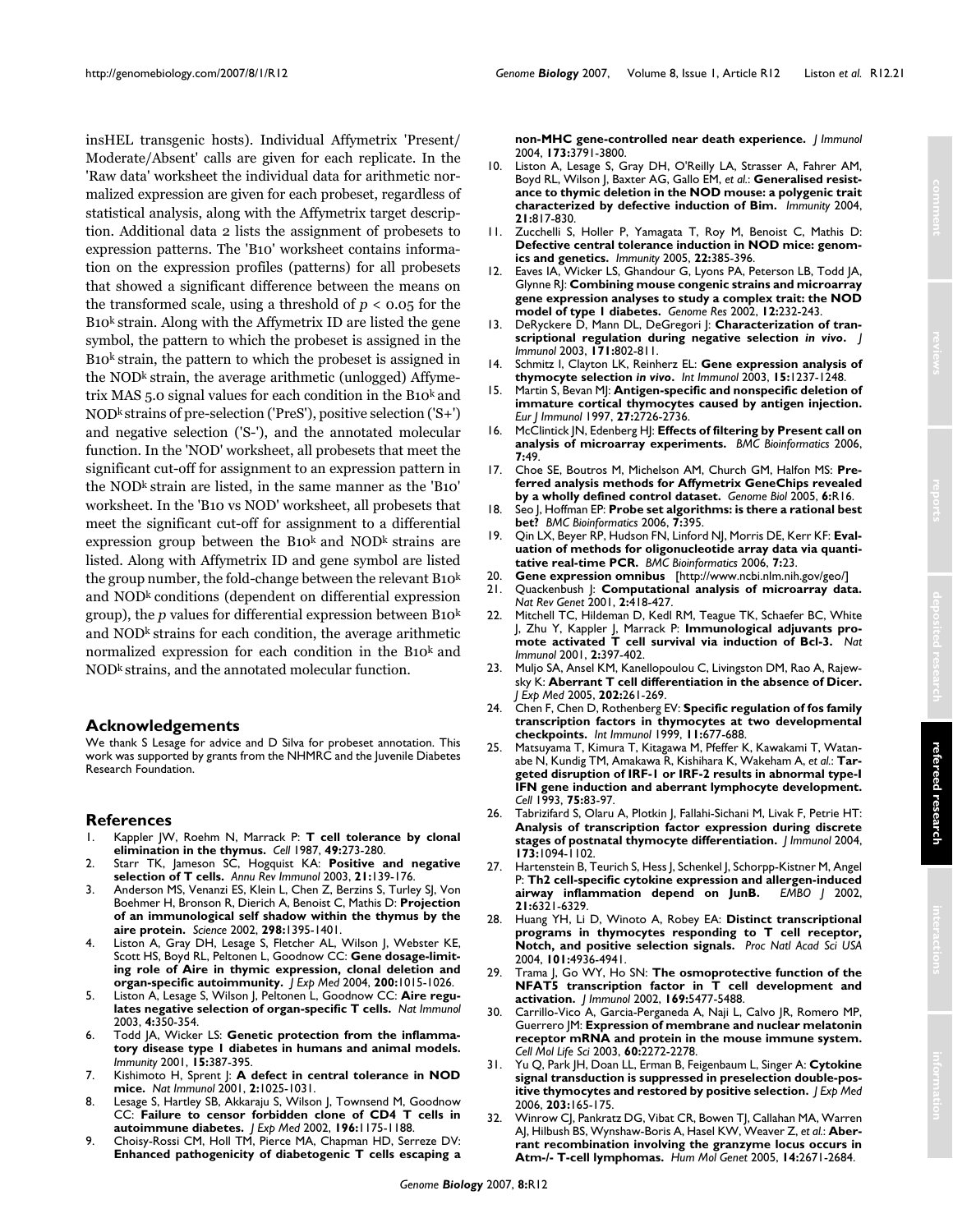- 33. Niederberger N, Buehler LK, Ampudia J, Gascoigne NR: **[Thymocyte](http://www.ncbi.nlm.nih.gov/entrez/query.fcgi?cmd=Retrieve&db=PubMed&dopt=Abstract&list_uids=15661827) [stimulation by anti-TCR-beta, but not by anti-TCR-alpha,](http://www.ncbi.nlm.nih.gov/entrez/query.fcgi?cmd=Retrieve&db=PubMed&dopt=Abstract&list_uids=15661827) leads to induction of developmental transcription program.** *J Leukocyte Biol* 2005, **77:**830-841.
- 34. Simarro M, Lanyi A, Howie D, Poy F, Bruggeman J, Choi M, Sumegi J, Eck MJ, Terhorst C: **[SAP increases FynT kinase activity and is](http://www.ncbi.nlm.nih.gov/entrez/query.fcgi?cmd=Retrieve&db=PubMed&dopt=Abstract&list_uids=15096483) [required for phosphorylation of SLAM and Ly9.](http://www.ncbi.nlm.nih.gov/entrez/query.fcgi?cmd=Retrieve&db=PubMed&dopt=Abstract&list_uids=15096483)** *Int Immunol* 2004, **16:**727-736.
- 35. Opferman JT, Letai A, Beard C, Sorcinelli MD, Ong CC, Korsmeyer SJ: **[Development and maintenance of B and T lymphocytes](http://www.ncbi.nlm.nih.gov/entrez/query.fcgi?cmd=Retrieve&db=PubMed&dopt=Abstract&list_uids=14668867) [requires antiapoptotic MCL-1.](http://www.ncbi.nlm.nih.gov/entrez/query.fcgi?cmd=Retrieve&db=PubMed&dopt=Abstract&list_uids=14668867)** *Nature* 2003, **426:**671-676.
- 36. Kappes DJ, He X, He X: **[CD4-CD8 lineage commitment: an](http://www.ncbi.nlm.nih.gov/entrez/query.fcgi?cmd=Retrieve&db=PubMed&dopt=Abstract&list_uids=16034433) [inside view.](http://www.ncbi.nlm.nih.gov/entrez/query.fcgi?cmd=Retrieve&db=PubMed&dopt=Abstract&list_uids=16034433)** *Nat Immunol* 2005, **6:**761-766.
- 37. Kinashi T, Katagiri K: **[Regulation of immune cell adhesion and](http://www.ncbi.nlm.nih.gov/entrez/query.fcgi?cmd=Retrieve&db=PubMed&dopt=Abstract&list_uids=16162265) [migration by regulator of adhesion and cell polarization](http://www.ncbi.nlm.nih.gov/entrez/query.fcgi?cmd=Retrieve&db=PubMed&dopt=Abstract&list_uids=16162265) [enriched in lymphoid tissues.](http://www.ncbi.nlm.nih.gov/entrez/query.fcgi?cmd=Retrieve&db=PubMed&dopt=Abstract&list_uids=16162265)** *Immunology* 2005, **116:**164-171.
- 38. Wang J, Vock VM, Li S, Olivas OR, Wilkinson MF: **[A quality control](http://www.ncbi.nlm.nih.gov/entrez/query.fcgi?cmd=Retrieve&db=PubMed&dopt=Abstract&list_uids=11889124) [pathway that down-regulates aberrant T-cell receptor](http://www.ncbi.nlm.nih.gov/entrez/query.fcgi?cmd=Retrieve&db=PubMed&dopt=Abstract&list_uids=11889124) (TCR) transcripts by a mechanism requiring UPF2 and [translation.](http://www.ncbi.nlm.nih.gov/entrez/query.fcgi?cmd=Retrieve&db=PubMed&dopt=Abstract&list_uids=11889124)** *J Biol Chem* 2002, **277:**18489-18493.
- 39. Winandy S, Wu L, Wang JH, Georgopoulos K: **[Pre-T cell receptor](http://www.ncbi.nlm.nih.gov/entrez/query.fcgi?cmd=Retrieve&db=PubMed&dopt=Abstract&list_uids=10523602) [\(TCR\) and TCR-controlled checkpoints in T cell differentia](http://www.ncbi.nlm.nih.gov/entrez/query.fcgi?cmd=Retrieve&db=PubMed&dopt=Abstract&list_uids=10523602)[tion are set by Ikaros.](http://www.ncbi.nlm.nih.gov/entrez/query.fcgi?cmd=Retrieve&db=PubMed&dopt=Abstract&list_uids=10523602)** *J Exp Med* 1999, **190:**1039-1048.
- 40. Arsenovic-Ranin N, Vucevic D, Okada N, Dimitrijevic M, Colic M: **[A](http://www.ncbi.nlm.nih.gov/entrez/query.fcgi?cmd=Retrieve&db=PubMed&dopt=Abstract&list_uids=10929055) [monoclonal antibody to the rat Crry/p65 antigen, a](http://www.ncbi.nlm.nih.gov/entrez/query.fcgi?cmd=Retrieve&db=PubMed&dopt=Abstract&list_uids=10929055) complement regulatory membrane protein, stimulates [adhesion and proliferation of thymocytes.](http://www.ncbi.nlm.nih.gov/entrez/query.fcgi?cmd=Retrieve&db=PubMed&dopt=Abstract&list_uids=10929055)** *Immunology* 2000, **100:**334-344.
- 41. Fontenot JD, Rasmussen JP, Gavin MA, Rudensky AY: **[A function for](http://www.ncbi.nlm.nih.gov/entrez/query.fcgi?cmd=Retrieve&db=PubMed&dopt=Abstract&list_uids=16227984) [interleukin 2 in Foxp3-expressing regulatory T cells.](http://www.ncbi.nlm.nih.gov/entrez/query.fcgi?cmd=Retrieve&db=PubMed&dopt=Abstract&list_uids=16227984)** *Nat Immunol* 2005, **6:**1142-1151.
- 42. Lee CK, Gimeno R, Levy DE: **[Differential regulation of constitu](http://www.ncbi.nlm.nih.gov/entrez/query.fcgi?cmd=Retrieve&db=PubMed&dopt=Abstract&list_uids=10562320)[tive major histocompatibility complex class I expression in T](http://www.ncbi.nlm.nih.gov/entrez/query.fcgi?cmd=Retrieve&db=PubMed&dopt=Abstract&list_uids=10562320) [and B lymphocytes.](http://www.ncbi.nlm.nih.gov/entrez/query.fcgi?cmd=Retrieve&db=PubMed&dopt=Abstract&list_uids=10562320)** *J Exp Med* 1999, **190:**1451-1464.
- <span id="page-21-0"></span>43. Mick VE, Starr TK, McCaughtry TM, McNeil LK, Hogquist KA: **The regulated expression of a diverse set of genes during thymocyte positive selection** *in vivo***[.](http://www.ncbi.nlm.nih.gov/entrez/query.fcgi?cmd=Retrieve&db=PubMed&dopt=Abstract&list_uids=15494490)** *J Immunol* 2004, **173:**5434-5444.
- 44. Uckun FM, Tuel-Ahlgren L, Obuz V, Smith R, Dibirdik I, Hanson M, Langlie MC, Ledbetter JA: **[Interleukin 7 receptor engagement](http://www.ncbi.nlm.nih.gov/entrez/query.fcgi?cmd=Retrieve&db=PubMed&dopt=Abstract&list_uids=2068112) [stimulates tyrosine phosphorylation, inositol phospholipid](http://www.ncbi.nlm.nih.gov/entrez/query.fcgi?cmd=Retrieve&db=PubMed&dopt=Abstract&list_uids=2068112) turnover, proliferation, and selective differentiation to the [CD4 lineage by human fetal thymocytes.](http://www.ncbi.nlm.nih.gov/entrez/query.fcgi?cmd=Retrieve&db=PubMed&dopt=Abstract&list_uids=2068112)** *Proc Natl Acad Sci USA* 1991, **88:**6323-6327.
- 45. Josien R, Wong BR, Li HL, Steinman RM, Choi Y: **[TRANCE, a TNF](http://www.ncbi.nlm.nih.gov/entrez/query.fcgi?cmd=Retrieve&db=PubMed&dopt=Abstract&list_uids=10072496) [family member, is differentially expressed on T cell subsets](http://www.ncbi.nlm.nih.gov/entrez/query.fcgi?cmd=Retrieve&db=PubMed&dopt=Abstract&list_uids=10072496) [and induces cytokine production in dendritic cells.](http://www.ncbi.nlm.nih.gov/entrez/query.fcgi?cmd=Retrieve&db=PubMed&dopt=Abstract&list_uids=10072496)** *J Immunol* 1999, **162:**2562-2568.
- 46. Al-Shami A, Spolski R, Kelly J, Fry T, Schwartzberg PL, Pandey A, Mackall CL, Leonard WJ: **[A role for thymic stromal lymphopoi](http://www.ncbi.nlm.nih.gov/entrez/query.fcgi?cmd=Retrieve&db=PubMed&dopt=Abstract&list_uids=15263024)[etin in CD4\(+\) T cell development.](http://www.ncbi.nlm.nih.gov/entrez/query.fcgi?cmd=Retrieve&db=PubMed&dopt=Abstract&list_uids=15263024)** *J Exp Med* 2004, **200:**159-168.
- 47. Leenders H, Whiffield S, Benoist C, Mathis D: **[Role of the forkhead](http://www.ncbi.nlm.nih.gov/entrez/query.fcgi?cmd=Retrieve&db=PubMed&dopt=Abstract&list_uids=11069081) [transcription family member, FKHR, in thymocyte](http://www.ncbi.nlm.nih.gov/entrez/query.fcgi?cmd=Retrieve&db=PubMed&dopt=Abstract&list_uids=11069081) [differentiation.](http://www.ncbi.nlm.nih.gov/entrez/query.fcgi?cmd=Retrieve&db=PubMed&dopt=Abstract&list_uids=11069081)** *Eur J Immunol* 2000, **30:**2980-2990.
- 48. Sun G, Liu X, Mercado P, Jenkinson SR, Kypriotou M, Feigenbaum L, Galera P, Bosselut R: **[The zinc finger protein cKrox directs CD4](http://www.ncbi.nlm.nih.gov/entrez/query.fcgi?cmd=Retrieve&db=PubMed&dopt=Abstract&list_uids=15750595) [lineage differentiation during intrathymic T cell positive](http://www.ncbi.nlm.nih.gov/entrez/query.fcgi?cmd=Retrieve&db=PubMed&dopt=Abstract&list_uids=15750595) [selection.](http://www.ncbi.nlm.nih.gov/entrez/query.fcgi?cmd=Retrieve&db=PubMed&dopt=Abstract&list_uids=15750595)** *Nat Immunol* 2005, **6:**373-381.
- 49. Yamada M, Ishii N, Asao H, Murata K, Kanazawa C, Sasaki H, Sugamura K: **[Signal-transducing adaptor molecules STAM1 and](http://www.ncbi.nlm.nih.gov/entrez/query.fcgi?cmd=Retrieve&db=PubMed&dopt=Abstract&list_uids=12446783) [STAM2 are required for T-cell development and survival.](http://www.ncbi.nlm.nih.gov/entrez/query.fcgi?cmd=Retrieve&db=PubMed&dopt=Abstract&list_uids=12446783)** *Mol Cell Biol* 2002, **22:**8648-8658.
- 50. Betz UA, Muller W: **[Regulated expression of gp130 and IL-6](http://www.ncbi.nlm.nih.gov/entrez/query.fcgi?cmd=Retrieve&db=PubMed&dopt=Abstract&list_uids=9723704) [receptor alpha chain in T cell maturation and activation.](http://www.ncbi.nlm.nih.gov/entrez/query.fcgi?cmd=Retrieve&db=PubMed&dopt=Abstract&list_uids=9723704)** *Int Immunol* 1998, **10:**1175-1184.
- 51. Puthier D, Joly F, Irla M, Saade M, Victorero G, Loriod B, Nguyen C: **[A general survey of thymocyte differentiation by transcrip](http://www.ncbi.nlm.nih.gov/entrez/query.fcgi?cmd=Retrieve&db=PubMed&dopt=Abstract&list_uids=15528347)[tional analysis of knockout mouse models.](http://www.ncbi.nlm.nih.gov/entrez/query.fcgi?cmd=Retrieve&db=PubMed&dopt=Abstract&list_uids=15528347)** *J Immunol* 2004, **173:**6109-6118.
- 52. Hurst LD, Pal C, Lercher MJ: **[The evolutionary dynamics of](http://www.ncbi.nlm.nih.gov/entrez/query.fcgi?cmd=Retrieve&db=PubMed&dopt=Abstract&list_uids=15131653) [eukaryotic gene order.](http://www.ncbi.nlm.nih.gov/entrez/query.fcgi?cmd=Retrieve&db=PubMed&dopt=Abstract&list_uids=15131653)** *Nat Rev Genet* 2004, **5:**299-310.
- 53. Zhao Y, Tan J, Zhuang L, Jiang X, Liu ET, Yu Q: **[Inhibitors of histone](http://www.ncbi.nlm.nih.gov/entrez/query.fcgi?cmd=Retrieve&db=PubMed&dopt=Abstract&list_uids=16243973) [deacetylases target the Rb-E2F1 pathway for apoptosis](http://www.ncbi.nlm.nih.gov/entrez/query.fcgi?cmd=Retrieve&db=PubMed&dopt=Abstract&list_uids=16243973) induction through activation of proapoptotic protein Bim.** *Proc Natl Acad Sci USA* 2005, **102:**16090-16095.
- 54. Salojin K, Zhang J, Cameron M, Gill B, Arreaza G, Ochi A, Delovitch TL: **[Impaired plasma membrane targeting of Grb2-murine](http://www.ncbi.nlm.nih.gov/entrez/query.fcgi?cmd=Retrieve&db=PubMed&dopt=Abstract&list_uids=9294143) [son of sevenless \(mSOS\) complex and differential activation](http://www.ncbi.nlm.nih.gov/entrez/query.fcgi?cmd=Retrieve&db=PubMed&dopt=Abstract&list_uids=9294143)**

**[of the Fyn-T cell receptor \(TCR\)-zeta-Cbl pathway mediate](http://www.ncbi.nlm.nih.gov/entrez/query.fcgi?cmd=Retrieve&db=PubMed&dopt=Abstract&list_uids=9294143) T cell hyporesponsiveness in autoimmune nonobese diabetic [mice.](http://www.ncbi.nlm.nih.gov/entrez/query.fcgi?cmd=Retrieve&db=PubMed&dopt=Abstract&list_uids=9294143)** *J Exp Med* 1997, **186:**887-897.

- 55. Ueda H, Howson JM, Esposito L, Heward J, Snook H, Chamberlain G, Rainbow DB, Hunter KM, Smith AN, Di Genova G, *et al.*: **[Associa](http://www.ncbi.nlm.nih.gov/entrez/query.fcgi?cmd=Retrieve&db=PubMed&dopt=Abstract&list_uids=12724780)[tion of the T-cell regulatory gene CTLA4 with susceptibility](http://www.ncbi.nlm.nih.gov/entrez/query.fcgi?cmd=Retrieve&db=PubMed&dopt=Abstract&list_uids=12724780) [to autoimmune disease.](http://www.ncbi.nlm.nih.gov/entrez/query.fcgi?cmd=Retrieve&db=PubMed&dopt=Abstract&list_uids=12724780)** *Nature* 2003, **423:**506-511.
- Hamilton-Williams EE, Serreze DV, Charlton B, Johnson EA, Marron MP, Mullbacher A, Slattery RM: **[Transgenic rescue implicates](http://www.ncbi.nlm.nih.gov/entrez/query.fcgi?cmd=Retrieve&db=PubMed&dopt=Abstract&list_uids=11572996) [beta2-microglobulin as a diabetes susceptibility gene in](http://www.ncbi.nlm.nih.gov/entrez/query.fcgi?cmd=Retrieve&db=PubMed&dopt=Abstract&list_uids=11572996) [nonobese diabetic \(NOD\) mice.](http://www.ncbi.nlm.nih.gov/entrez/query.fcgi?cmd=Retrieve&db=PubMed&dopt=Abstract&list_uids=11572996)** *Proc Natl Acad Sci USA* 2001, **98:**11533-11538.
- 57. Ray R, Chen G, Vande Velde C, Cizeau J, Park JH, Reed JC, Gietz RD, Greenberg AH: **[BNIP3 heterodimerizes with Bcl-2/Bcl-X\(L\)](http://www.ncbi.nlm.nih.gov/entrez/query.fcgi?cmd=Retrieve&db=PubMed&dopt=Abstract&list_uids=10625696) [and induces cell death independent of a Bcl-2 homology 3](http://www.ncbi.nlm.nih.gov/entrez/query.fcgi?cmd=Retrieve&db=PubMed&dopt=Abstract&list_uids=10625696) (BH3) domain at both mitochondrial and nonmitochondrial [sites.](http://www.ncbi.nlm.nih.gov/entrez/query.fcgi?cmd=Retrieve&db=PubMed&dopt=Abstract&list_uids=10625696)** *J Biol Chem* 2000, **275:**1439-1448.
- Imazu T, Shimizu S, Tagami S, Matsushima M, Nakamura Y, Miki T, Okuyama A, Tsujimoto Y: **[Bcl-2/E1B 19 kDa-interacting protein](http://www.ncbi.nlm.nih.gov/entrez/query.fcgi?cmd=Retrieve&db=PubMed&dopt=Abstract&list_uids=10467396) [3-like protein \(Bnip3L\) interacts with bcl-2/Bcl-xL and](http://www.ncbi.nlm.nih.gov/entrez/query.fcgi?cmd=Retrieve&db=PubMed&dopt=Abstract&list_uids=10467396) induces apoptosis by altering mitochondrial membrane [permeability.](http://www.ncbi.nlm.nih.gov/entrez/query.fcgi?cmd=Retrieve&db=PubMed&dopt=Abstract&list_uids=10467396)** *Oncogene* 1999, **18:**4523-4529.
- 59. Lamy L, Ticchioni M, Rouquette-Jazdanian AK, Samson M, Deckert M, Greenberg AH, Bernard A: **[CD47 and the 19 kDa interacting](http://www.ncbi.nlm.nih.gov/entrez/query.fcgi?cmd=Retrieve&db=PubMed&dopt=Abstract&list_uids=12690108) [protein-3 \(BNIP3\) in T cell apoptosis.](http://www.ncbi.nlm.nih.gov/entrez/query.fcgi?cmd=Retrieve&db=PubMed&dopt=Abstract&list_uids=12690108)** *J Biol Chem* 2003, **278:**23915-23921.
- Yook YH, Kang KH, Maeng O, Kim TR, Lee JO, Kang KI, Kim YS, Paik SG, Lee H: **[Nitric oxide induces BNIP3 expression that causes](http://www.ncbi.nlm.nih.gov/entrez/query.fcgi?cmd=Retrieve&db=PubMed&dopt=Abstract&list_uids=15358175) [cell death in macrophages.](http://www.ncbi.nlm.nih.gov/entrez/query.fcgi?cmd=Retrieve&db=PubMed&dopt=Abstract&list_uids=15358175)** *Biochem Biophys Res Commun* 2004, **321:**298-305.
- 61. Guo K, Searfoss G, Krolikowski D, Pagnoni M, Franks C, Clark K, Yu KT, Jaye M, Ivashchenko Y: **[Hypoxia induces the expression of](http://www.ncbi.nlm.nih.gov/entrez/query.fcgi?cmd=Retrieve&db=PubMed&dopt=Abstract&list_uids=11550088) [the pro-apoptotic gene BNIP3.](http://www.ncbi.nlm.nih.gov/entrez/query.fcgi?cmd=Retrieve&db=PubMed&dopt=Abstract&list_uids=11550088)** *Cell Death Differ* 2001, **8:**367-376.
- 62. Wan J, Martinvalet D, Ji X, Lois C, Kaech SM, Von Andrian UH, Lieberman J, Ahmed R, Manjunath N: **[The Bcl-2 family pro-apoptotic](http://www.ncbi.nlm.nih.gov/entrez/query.fcgi?cmd=Retrieve&db=PubMed&dopt=Abstract&list_uids=12941136) [molecule, BNIP3 regulates activation-induced cell death of](http://www.ncbi.nlm.nih.gov/entrez/query.fcgi?cmd=Retrieve&db=PubMed&dopt=Abstract&list_uids=12941136) [effector cytotoxic T lymphocytes.](http://www.ncbi.nlm.nih.gov/entrez/query.fcgi?cmd=Retrieve&db=PubMed&dopt=Abstract&list_uids=12941136)** *Immunology* 2003, **110:**10-17.
- 63. Giatromanolaki A, Koukourakis MI, Sowter HM, Sivridis E, Gibson S, Gatter KC, Harris AL: **[BNIP3 expression is linked with hypoxia](http://www.ncbi.nlm.nih.gov/entrez/query.fcgi?cmd=Retrieve&db=PubMed&dopt=Abstract&list_uids=15328198)[regulated protein expression and with poor prognosis in](http://www.ncbi.nlm.nih.gov/entrez/query.fcgi?cmd=Retrieve&db=PubMed&dopt=Abstract&list_uids=15328198) [non-small cell lung cancer.](http://www.ncbi.nlm.nih.gov/entrez/query.fcgi?cmd=Retrieve&db=PubMed&dopt=Abstract&list_uids=15328198)** *Clin Cancer Res* 2004, **10:**5566-5571.
- 64. Reymond A, Meroni G, Fantozzi A, Merla G, Cairo S, Luzi L, Riganelli D, Zanaria E, Messali S, Cainarca S, *et al.*: **[The tripartite motif fam](http://www.ncbi.nlm.nih.gov/entrez/query.fcgi?cmd=Retrieve&db=PubMed&dopt=Abstract&list_uids=11331580)[ily identifies cell compartments.](http://www.ncbi.nlm.nih.gov/entrez/query.fcgi?cmd=Retrieve&db=PubMed&dopt=Abstract&list_uids=11331580)** *EMBO J* 2001, **20:**2140-2151.
- 65. Yamanouchi S, Kuwahara K, Sakata A, Ezaki T, Matsuoka S, Miyazaki J, Hirose S, Tamura T, Nariuchi H, Sakaguchi N: **[A T cell activation](http://www.ncbi.nlm.nih.gov/entrez/query.fcgi?cmd=Retrieve&db=PubMed&dopt=Abstract&list_uids=9521080) [antigen, Ly6C, induced on CD4+ Th1 cells mediates an inhib](http://www.ncbi.nlm.nih.gov/entrez/query.fcgi?cmd=Retrieve&db=PubMed&dopt=Abstract&list_uids=9521080)itory signal for secretion of IL-2 and proliferation in periph[eral immune responses.](http://www.ncbi.nlm.nih.gov/entrez/query.fcgi?cmd=Retrieve&db=PubMed&dopt=Abstract&list_uids=9521080)** *Eur J Immunol* 1998, **28:**696-707.
- Jaakkola I, Merinen M, Jalkanen S, Hanninen A: [Ly6C induces clus](http://www.ncbi.nlm.nih.gov/entrez/query.fcgi?cmd=Retrieve&db=PubMed&dopt=Abstract&list_uids=12538687)**[tering of LFA-1 \(CD11a/CD18\) and is involved in subtype](http://www.ncbi.nlm.nih.gov/entrez/query.fcgi?cmd=Retrieve&db=PubMed&dopt=Abstract&list_uids=12538687)[specific adhesion of CD8 T cells.](http://www.ncbi.nlm.nih.gov/entrez/query.fcgi?cmd=Retrieve&db=PubMed&dopt=Abstract&list_uids=12538687)** *J Immunol* 2003, **170:**1283-1290.
- 67. Cervelli M, Polticelli F, Federico R, Mariottini P: **[Heterologous](http://www.ncbi.nlm.nih.gov/entrez/query.fcgi?cmd=Retrieve&db=PubMed&dopt=Abstract&list_uids=12458219) [expression and characterization of mouse spermine oxidase.](http://www.ncbi.nlm.nih.gov/entrez/query.fcgi?cmd=Retrieve&db=PubMed&dopt=Abstract&list_uids=12458219)** *J Biol Chem* 2003, **278:**5271-5276.
- 68. Xu H, Chaturvedi R, Cheng Y, Bussiere FI, Asim M, Yao MD, Potosky D, Meltzer SJ, Rhee JG, Kim SS, *et al.*: **Spermine oxidation induced by** *Helicobacter pylori* **[results in apoptosis and DNA damage:](http://www.ncbi.nlm.nih.gov/entrez/query.fcgi?cmd=Retrieve&db=PubMed&dopt=Abstract&list_uids=15574757) [implications for gastric carcinogenesis.](http://www.ncbi.nlm.nih.gov/entrez/query.fcgi?cmd=Retrieve&db=PubMed&dopt=Abstract&list_uids=15574757)** *Cancer Res* 2004, **64:**8521-8525.
- 69. Wang Y, Hacker A, Murray-Stewart T, Fleischer JG, Woster PM, Casero RA Jr: **[Induction of human spermine oxidase](http://www.ncbi.nlm.nih.gov/entrez/query.fcgi?cmd=Retrieve&db=PubMed&dopt=Abstract&list_uids=15496143) [SMO\(PAOh1\) is regulated at the levels of new mRNA syn](http://www.ncbi.nlm.nih.gov/entrez/query.fcgi?cmd=Retrieve&db=PubMed&dopt=Abstract&list_uids=15496143)thesis, mRNA stabilization, and newly synthesized protein.** *Biochem J* 2005, **386:**543-547.
- 70. Bouillet P, Metcalf D, Huang DC, Tarlinton DM, Kay TW, Kontgen F, Adams JM, Strasser A: **[Proapoptotic Bcl-2 relative Bim required](http://www.ncbi.nlm.nih.gov/entrez/query.fcgi?cmd=Retrieve&db=PubMed&dopt=Abstract&list_uids=10576740) [for certain apoptotic responses, leukocyte homeostasis, and](http://www.ncbi.nlm.nih.gov/entrez/query.fcgi?cmd=Retrieve&db=PubMed&dopt=Abstract&list_uids=10576740) [to preclude autoimmunity.](http://www.ncbi.nlm.nih.gov/entrez/query.fcgi?cmd=Retrieve&db=PubMed&dopt=Abstract&list_uids=10576740)** *Science* 1999, **286:**1735-1738.
- 71. Bouillet P, Purton JF, Godfrey DI, Zhang LC, Coultas L, Puthalakath H, Pellegrini M, Cory S, Adams JM, Strasser A: **[BH3-only Bcl-2 fam](http://www.ncbi.nlm.nih.gov/entrez/query.fcgi?cmd=Retrieve&db=PubMed&dopt=Abstract&list_uids=11859372)[ily member Bim is required for apoptosis of autoreactive](http://www.ncbi.nlm.nih.gov/entrez/query.fcgi?cmd=Retrieve&db=PubMed&dopt=Abstract&list_uids=11859372) [thymocytes.](http://www.ncbi.nlm.nih.gov/entrez/query.fcgi?cmd=Retrieve&db=PubMed&dopt=Abstract&list_uids=11859372)** *Nature* 2002, **415:**922-926.
- 72. Qi Z, Sun XH: **[Hyperresponse to T-cell receptor signaling and](http://www.ncbi.nlm.nih.gov/entrez/query.fcgi?cmd=Retrieve&db=PubMed&dopt=Abstract&list_uids=15314144) [apoptosis of Id1 transgenic thymocytes.](http://www.ncbi.nlm.nih.gov/entrez/query.fcgi?cmd=Retrieve&db=PubMed&dopt=Abstract&list_uids=15314144)** *Mol Cell Biol* 2004, **24:**7313-7323.
- 73. Celli CM, Jaiswal AK: **[Role of GRP58 in mitomycin C-induced](http://www.ncbi.nlm.nih.gov/entrez/query.fcgi?cmd=Retrieve&db=PubMed&dopt=Abstract&list_uids=14522930) [DNA cross-linking.](http://www.ncbi.nlm.nih.gov/entrez/query.fcgi?cmd=Retrieve&db=PubMed&dopt=Abstract&list_uids=14522930)** *Cancer Res* 2003, **63:**6016-6025.